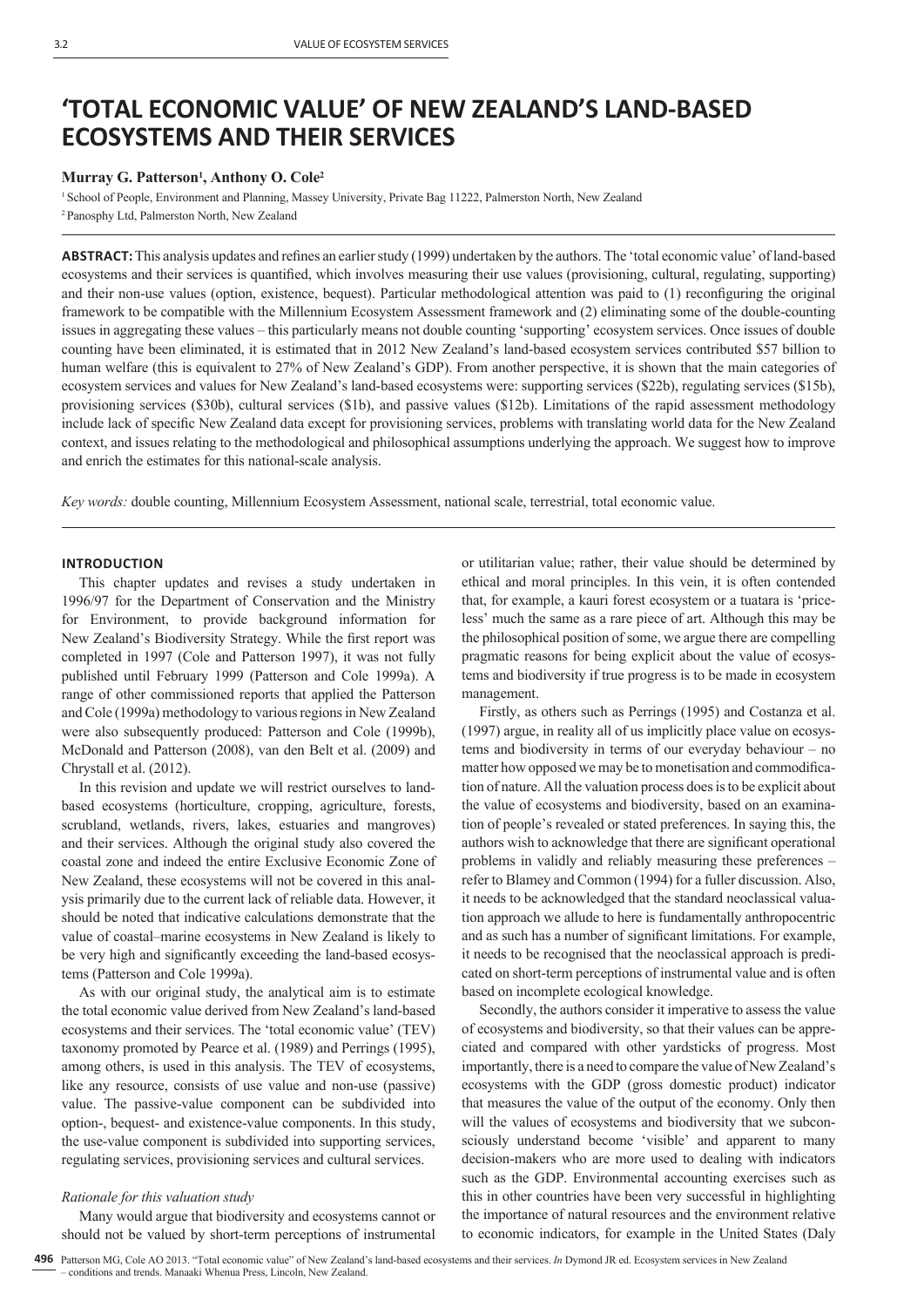and Cobb 1994) and Australia (Hamilton and Saddler 1997). Probably of most significance in terms of its impact on the policy community, was Costanza et al.'s (1997) analysis that showed the contribution to human welfare from world ecosystem services was surprisingly nearly double the world GDP.

Our analysis is undertaken in the spirit of methodological pluralism, where it is acknowledged that no one methodology is correct or comprehensive, but a number of methodologies need to be used to gain a fuller appreciation of the value of biodiversity and ecosystem services. This study uses the standard neoclassical valuation approach, which as noted above is fundamentally anthropocentric, even when it encompasses non-use values such as existence value. Costanza (1991) argues that this neoclassical approach can lead to anomalies based on human beings having imperfect knowledge of ecological processes and functions. For example, he points out that human beings generally assign higher value to species of direct commercial value or those that are easy to empathise with, whereas less visible species such as invertebrates are often ignored.

In order to capture a broader range of values and ecological functions, other valuation methods in addition to the anthropocentric neoclassical approach need to be employed. For example, the contributory value approach developed by Patterson (1998, 2002, 2008) could be used to explicitly measure the contributory value of invertebrates in the food chain in terms of what extent (via energy and mass flows) they contribute to other species. It is therefore strongly recommended that these other approaches, such as the contributory value technique and Odum's (1996) emergy methodology, be used to complement the neoclassical valuation approach. It is unwise to rely on only one approach or perspective.

#### *Rapid assessment methodology*

values and mapping infor-

example, values for recreational fishing could be applied to the New Zealand situation

It is impossible in a study such as this to measure economic values comprehensively and accurately for all ecosystems and their services. Instead we relied on a very large range of literature

High

as long as the original data applied to a similar country or situation; or if this was not the case, the data could be adjusted to reflect the New Zealand situation more closely. The main data sources we used for these 'benefit transfer' calculations were:

- Costanza et al. (1997). These data became available in 1997, enabling us to crosscheck and fill gaps in our data. Costanza et al.'s (1997) values were based on worldwide averages, and therefore care needs to be taken in transferring them to the New Zealand situation.
- The literature outlined in both Cole and Patterson (1997) and Patterson and Cole (1999a), particularly for passive (nonuse) values, which are not covered by Costanza et al. (1997).
- Ecosystem Services Database, constructed in 2008–09 for the project 'Ecosystem Services Benefits in Terrestrial Ecosystems for Iwi' (MAU0502, Foundation for Research, Science and Technology). This database contains 282 records for the 7 types of systems (wetlands, forestry, coastal, rivers, lakes, agriculture, conservation parks) across 15 categories of ecosystem services, with most entries directly relevant to the New Zealand situation.
- Vegetative cover data, primarily obtained from Newsome (1987), Terralink's Landcover database and AgriBase, with some other spatial data being obtained from topographical maps.

A cautionary caveat is required in interpreting the results of this rapid assessment of the value of land-based New Zealand ecosystems and their services. Even though some of the values have improved and been updated from our initial estimates in 1996/97, the overall results can still only be seen as indicative. However, the data are good enough to indicate, in broad terms: What ecosystems are most important in terms of their service delivery? What ecosystem services are most important? What research agenda should be followed to improve our understanding of the science and management of ecosystem services?

**CONSTITUENTS OF WELL-BEING** mation to undertake a rapid assessment of the value of **ECOSYSTEM SERVICES Security** New Zealand's land-based PERSONAL SAFETY Provisioning SECURE RESOURCE ACCESS ecosystems and their services FOOD **SECURITY FROM DISASTERS** FRESH WATER – the full methodology is WOOD AND FIBER detailed in Patterson and **FUEL Basic material** Cole (1999a). for good life ADEQUATE LIVELIHOODS<br>SUFFICIENT NUTRITIOUS FOOD Although some data could **Regulating Supporting CLIMATE REGULATION<br>FLOOD REGULATION SHELTER** be obtained directly from NUTRIENT CYCLING<br>SOIL FORMATION ACCESS TO GOODS Statistics New Zealand (e.g. **DISEASE REGULATION** PRIMARY PRODUCTION WATER PURIFICATION food and fibre production), **Health** STRENGTH<br>FEELING WELL most needed to be abstracted **Cultural** ACCESS TO CLEAN AIR from the literature and AND WATER AESTHETIC adapted to the New Zealand **SPIRITUAL** EDUCATIONAL situation. That is, we used RECREATIONAL **Good social relations SOCIAL COHESION** the 'benefit transfer' method MUTUAL RESPECT<br>ABILITY TO HELP OTHERS to estimate economic values **LIFE ON EARTH - BIODIVERSITY** for ecosystem services, trans-ARROW'S COLOR ferring information available **ARROW'S WIDTH Potential for mediation by** Intensity of linkages between ecosystem from studies completed services and human well-being economic factors in another location to the  $Infty$ Weak New Zealand context. For Medium Medium

**FIGURE 1** Millennium Ecosystem Assessment's ecosystem services framework.

 $\Box$  Strong

С

Freedom

of choice

and action

OPPORTUNITY TO BE

**ABLE TO ACHIEVE** 

**WHAT AN INDIVIDUAL** 

**VALUES DOING** 

AND REING

Source: Millennium Ecosystem Assessment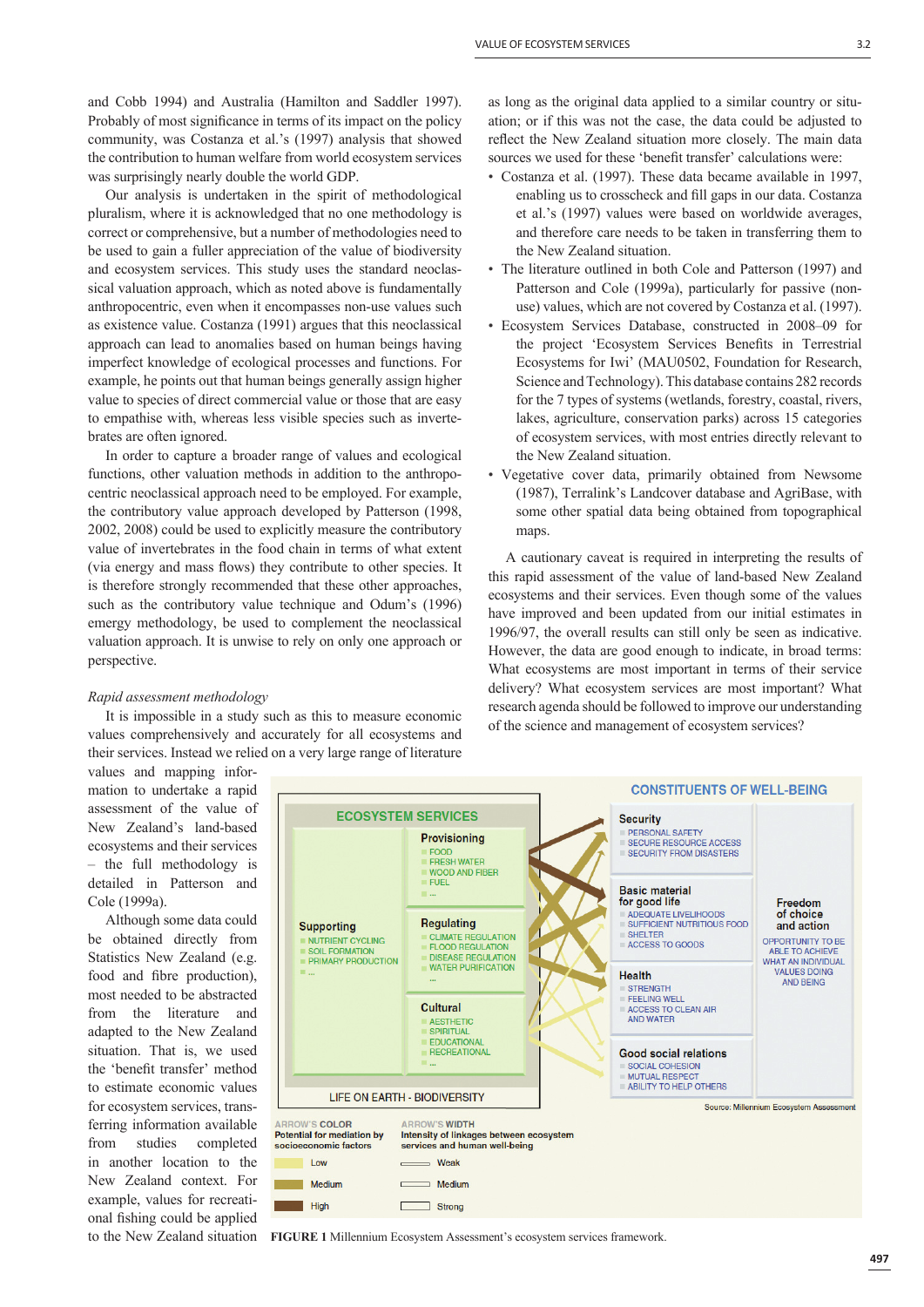### *Millennium Ecosystem Assessment framework*

For the assessment of use values we have used the Millennium Ecosystem Assessment framework (2005) to classify ecosystem services into the following categories: provisioning, regulating, cultural, and supporting ecosystem services (Figure 1). This is a departure from our original study (Cole and Patterson 1997; Patterson and Cole 1999a), where the term 'direct' was used to refer to both 'provisioning' and 'cultural' services, and the term 'indirect' was used to refer to both 'regulating' and 'supporting' services. The advantage of using the Millennium Ecosystem Assessment framework is that it separates 'supporting services' from the other services (particularly regulating), which means that double counting of 'supporting services' can be easily avoided when summing ecosystem service dollar values. That is, in aggregating the dollar values of ecosystem services for New Zealand, 'provisioning', 'regulating 'and 'cultural' values should be added together, but not that of 'supporting' services' as their value is already included in the dollar values of the first three types of ecosystem services.

Departing from the Millennium Ecosystem Assessment framework, we have not included 'pollination' as a 'regulating' service – rather we have considered pollination to be a 'supporting' service. That is, pollination supports the provisioning services of food and fibre production, and in that sense is clearly a support service and does not directly contribute to human well-being. In doing this we agree with Haines-Young and Potschin (2009) that pollination is an 'intermediate service' rather than a 'final service/benefit'. We also question that pollination is a regulating service, as it does not regulate the environment per se as does, for example, the gas or climate regulation services – rather pollination *indirectly* enhances human well-being by providing mass (pollen) for fertilising plants that then in turn produce products (food and fibre) that are directly consumed by humans.

A second departure from the framework was considering 'erosion control' to be primarily a supporting service. That is, erosion control enhances and supports provisioning services such as food and fibre production and perhaps regulating services such as 'flood control', but by itself does not *directly* contribute to human well-being or a 'final service'– one possible exception is erosion control that may be considered to be a 'provisioning' service (providing space for housing) in urban<sup>1</sup> situations where housing and other structures may be at risk from erosion – this, however, is a rare situation as most erosion takes place in rural situations where food and fibre production predominate.

#### *Valuation methods*

Much of the value of provisioning ecosystem services can be measured by using market values, which are recorded in the System of National Accounts. Commercial markets, for example, exist for food and forestry products and therefore their market values were used in our analysis.

Some of the provisioning ecosystem services, and all of the supporting /regulating /cultural ecosystem services, and all passive values of ecosystem services are not subject to market transactions and therefore they have no market value. In these instances non-market valuation techniques need to be used to impute a value for these ecosystem services. In this analysis, in the virtual absence of suitable New Zealand studies, a wide range of overseas studies were used to estimate these non-market values. These overseas studies for the most part used the following nonmarket valuation methods:

*1.Willingness-To-Pay (WTP).* Surveys ask individuals how

much they are willing to pay to gain the benefit of using ecosystem services given variations in the quality and quantity supplied. For example, an individual may be asked how much he/she is willing to pay for the right to fish in a river for a month, to ascertain the individual's WTP. When these individual WTPs are aggregated, a demand curve for the ecosystem service of 'fishing' can be obtained for an entire population, and can then be used as the basis for valuing this particular ecosystem service.

*2. Replacement Cost Method.* This method was also frequently used. It attempts to measure the cost of replacing the loss of an ecosystem service with an equivalent service. For example if a wetland is destroyed and there is a loss of the flood control service provided by a wetland, the question is how much would it cost to replace this loss of service perhaps by building a flood control dam.

*3.Willingness-To-Accept-Compensation (WTA)*. Surveys ask individuals to nominate how much they would need to be compensated in order to accept the loss of an ecosystem service. Evidence shows that WTA estimates are usually higher than WTP, essentially because WTP is bounded by an individual's income, whereas WTA has no practical upper bound (Goodstein 1995). Partly for this reason WTP is the most widely used non-market valuation method.

Other methods used in the literature that we drew on are avoided cost, factor income, travel costs, hedonic pricing, conjoint analysis, and choice modelling.

## **CLASSIFICATION OF ECOSYSTEMS, THEIR SERVICES AND THEIR VALUES**

*Types of ecosystems*

The total land<sup>2</sup> surface area of New Zealand is divided into 12 *standard ecosystem* types:

- Horticulture and cropping (301 500 ha) [C1, C2]
- Agriculture (10 604 000 ha) [ G1-G6]
- Intermediate agriculture–scrub (5 170 000 ha) [GS1–GS8]
- Scrub (1 104 000 ha) [S1–S4]
- Intermediate agriculture–forest (732 000 ha) [GF1–GF6]
- Forest–scrub (1 277 000 ha) [FS1–FS8]
- Forests (6 330 000 ha) [F1–F9]
- Wetlands (166 000 ha) [M2]
- Estuaries (100 000 ha)
- Mangroves (19 000 ha)
- Lakes (303 977 ha)
- Rivers (225 000 ha)

The first eight classes of ecosystems are based on their common vegetative cover. These classes are aggregations of Newsome's (1987) 47 vegetative cover classes – Newsome's original classes are indicated in square parenthesis in the above list. These standard ecosystems were used in the assessment of 'use value' (see below).

In the assessment of 'passive value' (see below), *heritage ecosystem* types were used. These are heritage ecosystems that normally have special protection under New Zealand legislation, due to their outstanding ecological, scientific or cultural heritage features. It is these features that result in heritage ecosystems having very significant passive (non-use) values, as people feel it is important to protect these ecosystems whether they use them or not. In a spatial analytic sense, these heritage ecosystems are overlays of the standard ecosystem units, and therefore care needs to be taken not to double-count values. The heritage ecosystems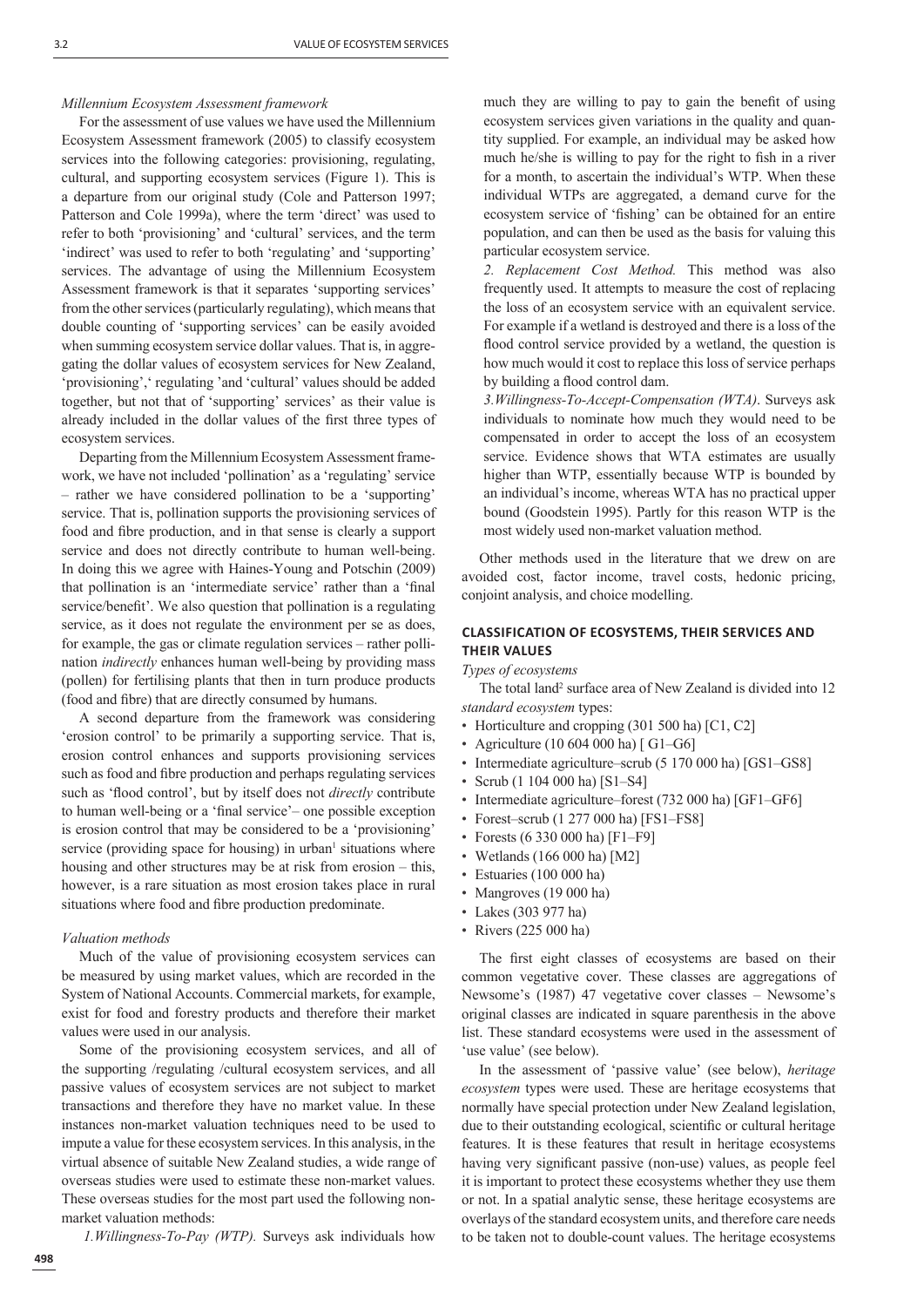| <b>Ecosystem Service</b>                    | <b>Definition</b>                                                                                                                   | <b>Examples</b>                                                                                                                                                       |
|---------------------------------------------|-------------------------------------------------------------------------------------------------------------------------------------|-----------------------------------------------------------------------------------------------------------------------------------------------------------------------|
| 1 Gas regulation                            | Regulation of atmospheric chemical composition                                                                                      | $CO$ , /O, balance, O, for UV protection, and $SOv$ levels                                                                                                            |
| 2 Climate regulation                        | Regulation of global temperature, precipitation, and<br>other biologically mediated climatic processes at global<br>or local levels | Greenhouse gas regulation, DMS production affecting cloud<br>formation                                                                                                |
| 3 Disturbance regulation                    | Capacitance, damping, and integrity of ecosystem<br>response to environmental fluctuations                                          | Storm protection, flood control, drought recovery, and other<br>aspects of habitat response to environmental variability<br>mainly controlled by vegetation structure |
| 4 Water provisioning                        | Regulation of hydrological flows                                                                                                    | Provisioning of water for agricultural, industrial processes or<br>transportation                                                                                     |
| 5 Water storage & retention                 | Storage and retention of water                                                                                                      | Storage of water by watersheds, reservoirs, and aquifers                                                                                                              |
| 6 Erosion control and sediment<br>retention | Retention of soil within an ecosystem                                                                                               | Prevention of loss of soil by wind, runoff or other removal<br>processes. Storage of silt in lakes and wetlands                                                       |
| 7 Soil formation                            | Soil formation processes                                                                                                            | Weathering of rock and the accumulation of organic<br>material                                                                                                        |
| 8 Nutrient cycling                          | Storage, internal cycling, processing and acquisition of<br>nutrients                                                               | N, P and other elemental or nutrient cycles                                                                                                                           |
| 9 Waste treatment                           | Recovery of mobile nutrients and removal or breakdown<br>of excess or xenic nutrients and compounds                                 | Waste treatment, pollution control, detoxification                                                                                                                    |
| 10 Pollination                              | Movement of floral gametes                                                                                                          | Provisioning of pollinators for the reproduction of plant<br>populations                                                                                              |
| 11 Biological control                       | Trophic-dynamic regulations of populations                                                                                          | Keystone predator control of prey species, reduction of<br>herbivory by top predators                                                                                 |
| 12 Refugia                                  | Habitat for resident and transient populations                                                                                      | Nurseries, habitat for migratory species, regional habitats for<br>locally harvested species or overwintering grounds                                                 |
| 13 Food production                          | That portion of gross primary production extractable as<br>food                                                                     | Production of animals, fish, fruit and vegetables for human<br>consumption                                                                                            |
| 14 Raw materials                            | That portion of gross primary production extractable as<br>raw materials                                                            | The production of timber, fibres (e.g. wool) or fodder                                                                                                                |
| 15 Genetic resources                        | Sources of unique biological materials and products                                                                                 | Medicine, genes for resistance to plant pathogens and crop<br>pests                                                                                                   |
| 16 Recreation                               | Providing opportunities for recreational activities                                                                                 | Eco-tourism, sport fishing, and other outdoor recreational<br>activities                                                                                              |
| 17 Cultural                                 | Providing opportunities for non-commercial uses                                                                                     | Aesthetic, artistic, educational, spiritual and/or scientific<br>values of ecosystems                                                                                 |

| <b>TABLE 1</b> Definition and examples of ecosystem services |  |  |  |
|--------------------------------------------------------------|--|--|--|
|                                                              |  |  |  |

*Source: Based on table 1 from Costanza et al. (1997) with renaming of some ecosystem services for clarity's sake.*

- covered in this analysis include:
- National parks (3 080 093 ha)
- Forest parks (2 404 998 ha)
- Land reserves, including scenic, nature, scientific, historical, recreation and wildlife management reserves (about 300 000 ha)

It should be noted that the passive-value calculations also used some of these standard ecosystem types (e.g. wetlands).

#### *Types of ecosystem services*

The term ecosystem service is used here. Alternative synonymous terms that are used less frequently in the literature include 'biodiversity services', or 'environmental services of biodiversity' (Myers 1996), as well as 'nature's services' (Daily 1997).

The concept of ecosystem services emerged in the 1990s, as a mechanism for understanding how ecosystems directly and indirectly contribute to human welfare (de Groot 1987, 1992; Daily 1997). Ecosystem services can be defined as *ecosystem goods (such as food) and services (such as climate regulation) that benefit humans*. For simplicity, these ecosystem goods and services are usually collectively referred to as 'ecosystem services'.

The following 17 ecosystem services derived from Costanza et al.'s (1997) analysis were used, with renaming of the hydrological services (for clarity's sake): gas regulation, climate regulation, disturbance regulation, water provisioning, water storage and retention, erosion control and sediment retention, soil formation, nutrient cycling, waste treatment, pollination, biological control, refugia, food production, raw materials, genetic resources, recreation, and cultural. Table 1 provides a full definition and examples of each ecosystem service.

#### *Types of values covered*

In this study, the 'value of ecosystem services' is measured according to the Total Economic Value (TEV) taxonomy. By definition,  $TEV$  is the sum of use value  $(UV)$  and passive value or non-use value (PV):

$$
TEV = UV + PV.
$$
 (1)

*Use value* (UV) refers to the utilitarian value that can annually be derived from ecosystems and their services. Use value can be decomposed into four component parts:

1. *Provisioning services value (PSV).* This refers to the direct provision of goods and services by an ecosystem. This includes services such as the provision of food, fibre, fresh water, and genetic resources. Usually provisioning services are measured by the System of National Accounts and therefore they are included in GDP calculations, as they are traded on commercial markets, when they are supplied. Sometimes, however, provisioning services values are not recorded in the national accounts, as their provision involves no commercial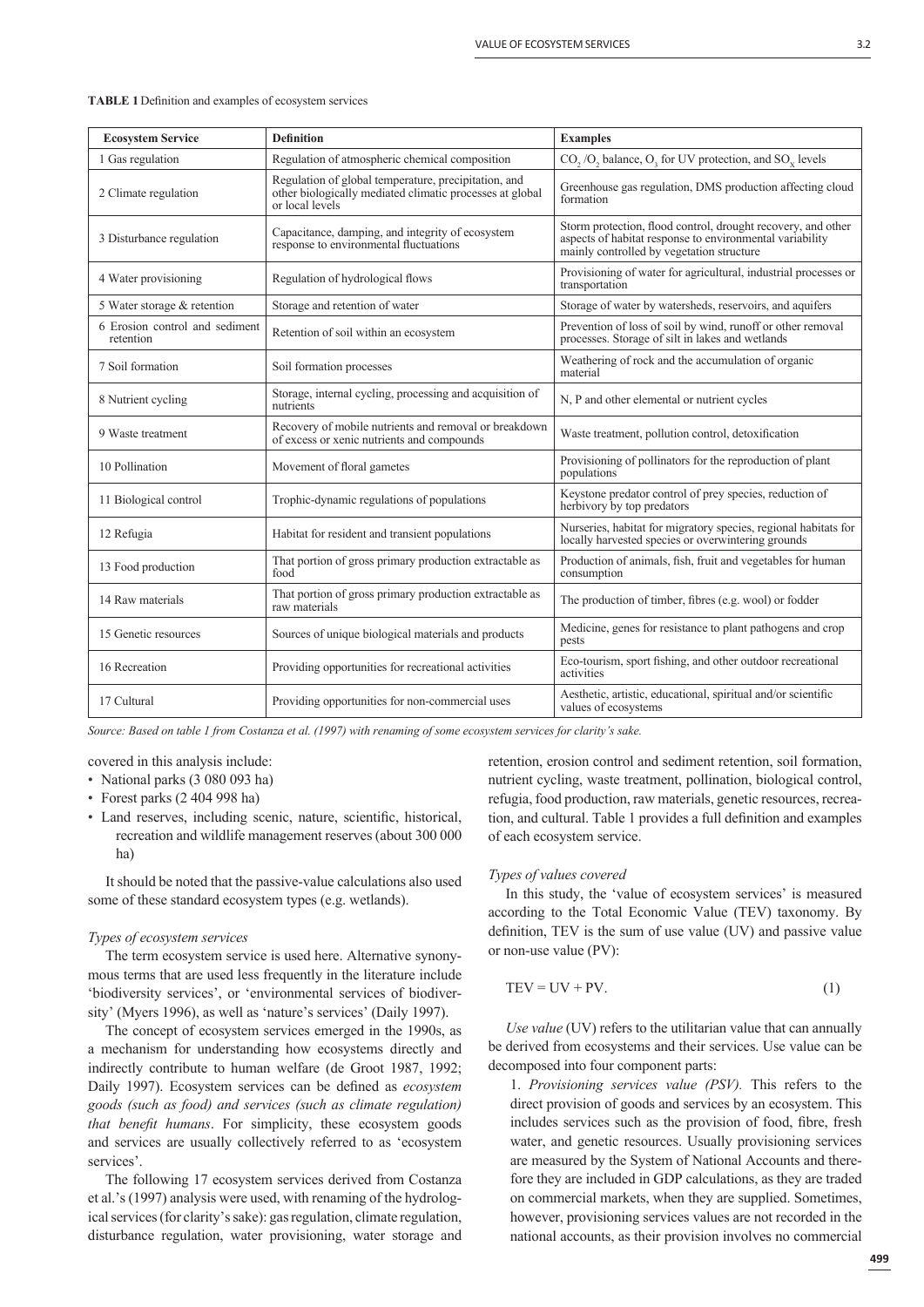$transaction - e.g.$  the use of firewood obtained free-of-charge from forests.

2. *Regulating services value (RSV).* This refers to the regulation of biophysical and ecological processes in the environment in order to provide life support and a suitable habitat for human existence. This includes services such as regulation of the climate, flood control, drought recovery, control of pest species and so forth.

3. *Cultural services value (CSV).* This refers to how the ecosystem contributes to the maintenance of human health and well-being by providing services such as spiritual fulfilment, aesthetics, education, scientific knowledge and cultural well-being.

4. *Supporting services value (SSV).* This refers to the ecological and biophysical processes that support the provisioning and regulating services of ecosystems. This includes services such as nutrient cycling, soil formation, and provision of habitat<sup>3</sup>

Note that:

| $UV (gross) = PSV + RSV + CSV + SSV$ | (2) |
|--------------------------------------|-----|
| $UV$ (net) = PSV + RSV + CSV         |     |

Although UV (gross) is frequently used in the literature to 'add up' ecosystem services values for an entire system, it is arguably incorrect to use this as a measure of the total value of ecosystem services (Haines-Young and Potschin 2009). This is because it involves 'double counting' of the supporting services value (SSV). In adding up values across the entire system, it is therefore recommended to use UV (net).

*Passive value (PV)* refers to the value not related to the actual use of ecosystems. It is therefore sometimes termed non-use value. Passive value can be decomposed into three component parts:

*1. Option value.* This is the willingness to pay for the preservation of an ecosystem against some probability that an individual will make use of the ecosystem at a later date.

*2. Existence value.* This is how much an individual is willing to pay to preserve an ecosystem, even though that individual may never intend to use that ecosystem. For example, an individual may wish to preserve tuatara on an offshore island of New Zealand, but have no intention or inclination of ever visiting such an island because of its isolation.

*3. Bequest value.* This is the willingness to pay to preserve an ecosystem so that future generations can gain the benefit from that ecosystem.

cropped for apples, kiwifruit and grapes mainly for wine production. The remainder of the land in this category is for vegetable crops (50 000 ha).

Overall the horticulture and cropping systems produced ecosystem services valued at \$2,268 million in 2012 (Table 2). Most of this was in the production of horticultural products (mainly kiwifruit, apples, and grapes), vegetables and arable crops – amounting to \$2,263 million. Other ecosystem services in comparison are very small and comprise erosion control (\$12m), pollination (\$11m), climate regulation (\$3m), and water provisioning (\$2m). Because most of the ecosystem services value for this sector is derived from commercial food production, nearly all (99%) the ecosystem services value of the sector is captured by the System of National Accounts.

#### *Agriculture ecosystems*

The 'agriculture ecosystems' category comprises land used primarily for pastoral farming. Unlike other categories (e.g. intermediate agriculture–scrub), it does not include land with fragments of other types of vegetative cover. As such, this category is the largest in this analysis, accounting for 39% of the total land area of New Zealand. For the most part this agriculture is based on exotic grass species that have replaced the indigenous vegetation present before Māori and European settlement.

Erosion control is the most important ecosystem service provided by the agriculture ecosystems, being valued at \$7,008 million (35% of the gross use-value) (Table 3). Much of New Zealand's agriculture takes place on relatively steep land prone to erosion without the protection once afforded by indigenous vegetation. The extent of erosion problems in New Zealand is well documented by authors such as McCaskill (1973). Nevertheless, the pastoral coverage, in combination with good management techniques, provides for the successful control of erosion in many areas. It is this 'erosion control' service that is being valued here, as without a pastoral cover the loss of production and ecological effects such as sediment loss would be even greater. Incidentally, Krausse et al. (2001) provides some estimates of the direct and indirect economic costs of existing erosion in New Zealand, which may in the future help in the calculation of the 'erosion control' ecosystem service.

Commercial food production ranked as the next most important service delivered by agricultural ecosystems, being valued at \$8,363 million (35% of the gross use-value). This is to be expected, given that agricultural ecosystems are specifically designed and managed to maximise food production. Wool production, which is included in the 'raw materials' ecosystem

# **USE VALUE OF ECOSYSTEMS AND THEIR SERVICES**  *Horticulture and cropping ecosystems*

The area covered by horticulture and cropping in New Zealand (301 500 ha) is less than 1% of the total land area, although, as Eyles and Newsome (1991) point out, up to 14% of New Zealand could support horticulture and cropping. There are about 175 000 to 200 000 hectares of arable crops, mainly in the Canterbury Region, apart from some maize-growing in the North Island. It is estimated that 64 000 hectares are used for fruit growing, with the largest areas **TABLE 2** Use value of ecosystem services derived from horticulture-cropping ecosystems (\$2012 million)

| <b>Ecosystem</b><br>service | <b>Supporting</b><br>value | <b>Regulating</b><br>value | Provisioning<br>& cultural<br>value | Provisioning &<br>cultural value<br>not covered by<br>GDP | Gross<br>value | <b>Net</b><br>value |
|-----------------------------|----------------------------|----------------------------|-------------------------------------|-----------------------------------------------------------|----------------|---------------------|
| Water<br>provisioning       |                            |                            | $\overline{2}$                      | $\overline{2}$                                            | $\overline{2}$ | $\overline{2}$      |
| Food<br>production          |                            |                            | 2,263                               |                                                           | 2,263          | 2,263               |
| Climate<br>regulation       |                            | 3                          |                                     | 3                                                         | 3              | 3                   |
| Erosion<br>control          | 12                         |                            |                                     | 12                                                        | 12             |                     |
| Pollination                 | 11                         |                            |                                     | 11                                                        | 11             |                     |
| Total                       | 23                         | 3                          | 2,265                               | 28                                                        | 2,291          | 2,268               |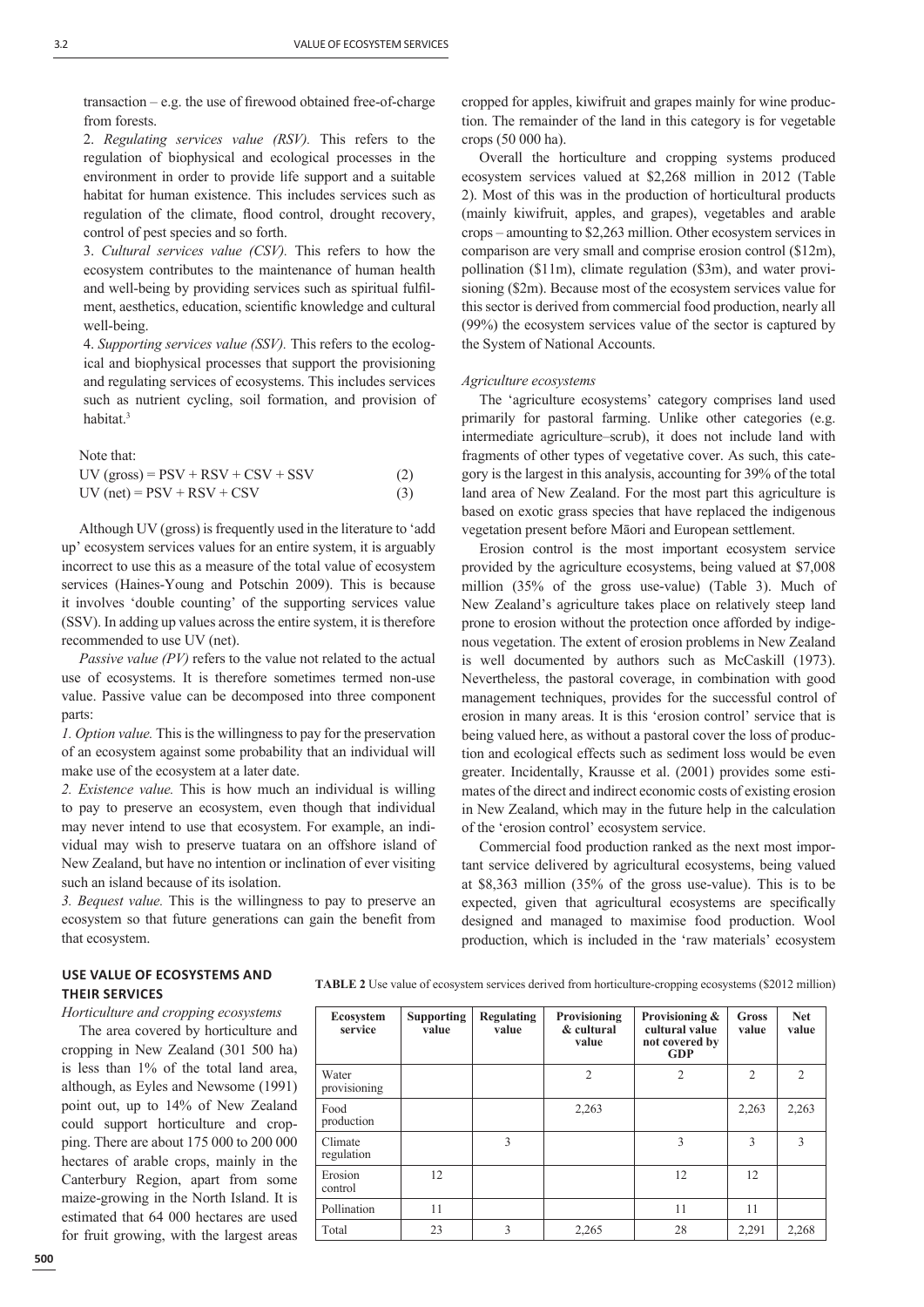| <b>Ecosystem</b><br>service | <b>Supporting</b><br>value | <b>Regulating</b><br>value | Provisioning &<br>cultural value | Provisioning &<br>cultural value not<br>covered by GDP | Gross<br>value | Net value    |
|-----------------------------|----------------------------|----------------------------|----------------------------------|--------------------------------------------------------|----------------|--------------|
| Water<br>provisioning       |                            |                            | 85                               | 68                                                     | 85             | 85           |
| Food production             |                            |                            | 8,363                            |                                                        | 8,363          | 8,363        |
| Raw materials               |                            |                            | 514                              |                                                        | 514            | 514          |
| Recreation                  |                            |                            | 57                               | 57                                                     | 57             | 57           |
| Cultural                    |                            |                            | 57                               | 57                                                     | 57             | 57           |
| Gas regulation              |                            | 200                        |                                  | 200                                                    | 200            | 200          |
| Waste treatment             |                            | 2,488                      |                                  | 2,488                                                  | 2,488          | 2,488        |
| Biological control          |                            | 657                        |                                  | 657                                                    | 657            | 657          |
| Soil formation              | 28                         |                            |                                  | 28                                                     | 28             | $\mathbf{0}$ |
| Erosion control             | 7,008                      |                            |                                  | 7,008                                                  | 7,008          | $\theta$     |
| Pollination                 | 715                        |                            |                                  | 715                                                    | 715            | $\Omega$     |
| Total                       | 7,751                      | 3,345                      | 9,076                            | 11,278                                                 | 20,172         | 12,421       |

**TABLE 3** Use value of ecosystem services derived from agriculture ecosystems (\$2012 million)

service, is also a significant output of the commercial agricultural system, being valued at \$514 million.

Waste treatment services are also very significant being valued at \$2,488 million (12% of the gross use-value). A wide range of xenic wastes, including animal excrement, agricultural chemicals, fertilisers, dairy shed wastes and suchlike, are processed by agricultural ecosystems. Open pastures, which dominate the New Zealand agricultural landscape, clearly have an enormous capacity for absorbing and transforming these waste products. Without the processing of such wastes there would be considerable ecological impact to waterways, toxification of the soil environment, and so forth.

Notably the gross use-value of ecosystem services from the sector is relatively high at \$20,172 million, but its net value is significantly lower at  $$12,421$  million – this is due to significant 'supporting services' for the sector valued at \$7,751 million, which represents the difference between the gross and the net values.

## *Intermediate agriculture–scrub ecosystems*

This category covers land that is more marginal for pastoral farming than the land comprising the 'agriculture' ecosystem type. In the intermediate agriculture–scrub category there is a significant coverage of scrub and fern vegetation mixed with tracts of exotic grasses. The area covered by this type of ecosystem is just over 19% of the total land area of New Zealand.

Intermediate agriculture–scrub vegetation ecosystems comprise a total total area of 5 170 000 hectares and includes Newsome's (1987) eight subdivisions: Grassland and Mixed Indigenous Scrub; Grassland and Leptospermum Scrub or

Fern Grassland and Cassinia Scrub; Tussock Grassland and Sub-alpine Scrub; Grassland and Dracophyllum Scrub; Grassland and Gorse Scrub; Grassland and Matagouri; and Grassland with Sweet Brier or Sweet Brier and Matagouri.

The gross use-value of ecosystem services from the intermediate agriculture–scrub ecosystems is \$4,639 million (Table 4). Food production valued at \$857 million is an important provisioning service provided by these ecosystems, with other significant provisioning services being raw materials (mainly wool), water provisioning and recreation. Again, however, the supporting (\$1,897m) and regulating (\$1,630m) services dominate. The benefits of waste treatment  $(\$1,213m)$  are particularly significant although the recycling of animal faeces is less important compared with prime pasture. Scrub vegetation plays an important part in slope stability and hence its importance in erosion control, which was valued at \$404 million. Pollination (\$348m), biological control (\$320m) and soil formation (\$138m) are ecosystem services that ensure the long-term integrity of these ecosystems and the individual species in them. The 'recycling of nutrients' is also an important ecological function of this type of ecosystem, which has a relatively high value of \$1,007 million explained mainly by the vast tracts of land (19% of New Zealand's land area) covered by this type of ecosystem.

| TABLE 4 Use value of ecosystem services derived from intermediate agriculture–scrub ecosystems (\$2012 million) |  |
|-----------------------------------------------------------------------------------------------------------------|--|
|                                                                                                                 |  |

| Ecosystem<br>service  | Supporting value | Regulating<br>value | Provisioning &<br>cultural value | Provisioning &<br>cultural value not<br>covered by GDP | Gross<br>value | <b>Net</b><br>value |
|-----------------------|------------------|---------------------|----------------------------------|--------------------------------------------------------|----------------|---------------------|
| Water<br>provisioning |                  |                     | 42                               | 34                                                     | 42             | 42                  |
| Food production       |                  |                     | 857                              |                                                        | 857            | 857                 |
| Raw materials         |                  |                     | 171                              |                                                        | 171            | 171                 |
| Recreation            |                  |                     | 14                               | 14                                                     | 14             | 14                  |
| Cultural              |                  |                     | 28                               | 28                                                     | 28             | 28                  |
| Gas regulation        |                  | 97                  |                                  | 97                                                     | 97             | 97                  |
| Waste treatment       |                  | 1,213               |                                  | 1,213                                                  | 1,213          | 1,213               |
| Biological control    |                  | 320                 |                                  | 320                                                    | 320            | 320                 |
| Soil formation        | 138              |                     |                                  | 138                                                    | 138            | $\theta$            |
| Nutrient cycling      | 1,007            |                     |                                  | 1,007                                                  | 1,007          | $\theta$            |
| Erosion control       | 404              |                     |                                  | 404                                                    | 404            | $\Omega$            |
| Pollination           | 348              |                     |                                  | 348                                                    | 348            | $\theta$            |
| Total                 | 1,897            | 1,630               | 1,112                            | 3,603                                                  | 4,639          | 2,742               |

## *Scrub ecosystems*

This category entirely consists of native scrub vegetation, and unlike the three previous categories is not used for commercial agriculture, horticulture or cropping. It is nevertheless a significant land use at about 4% (1 104 000 ha) of the total land area of New Zealand. This ecosystem category consists of scrub communities made up of mixed broadleaved shrubs, mānuka, kānuka, bracken, ferns, subalpine scrub and gorse. The most valuable

**501**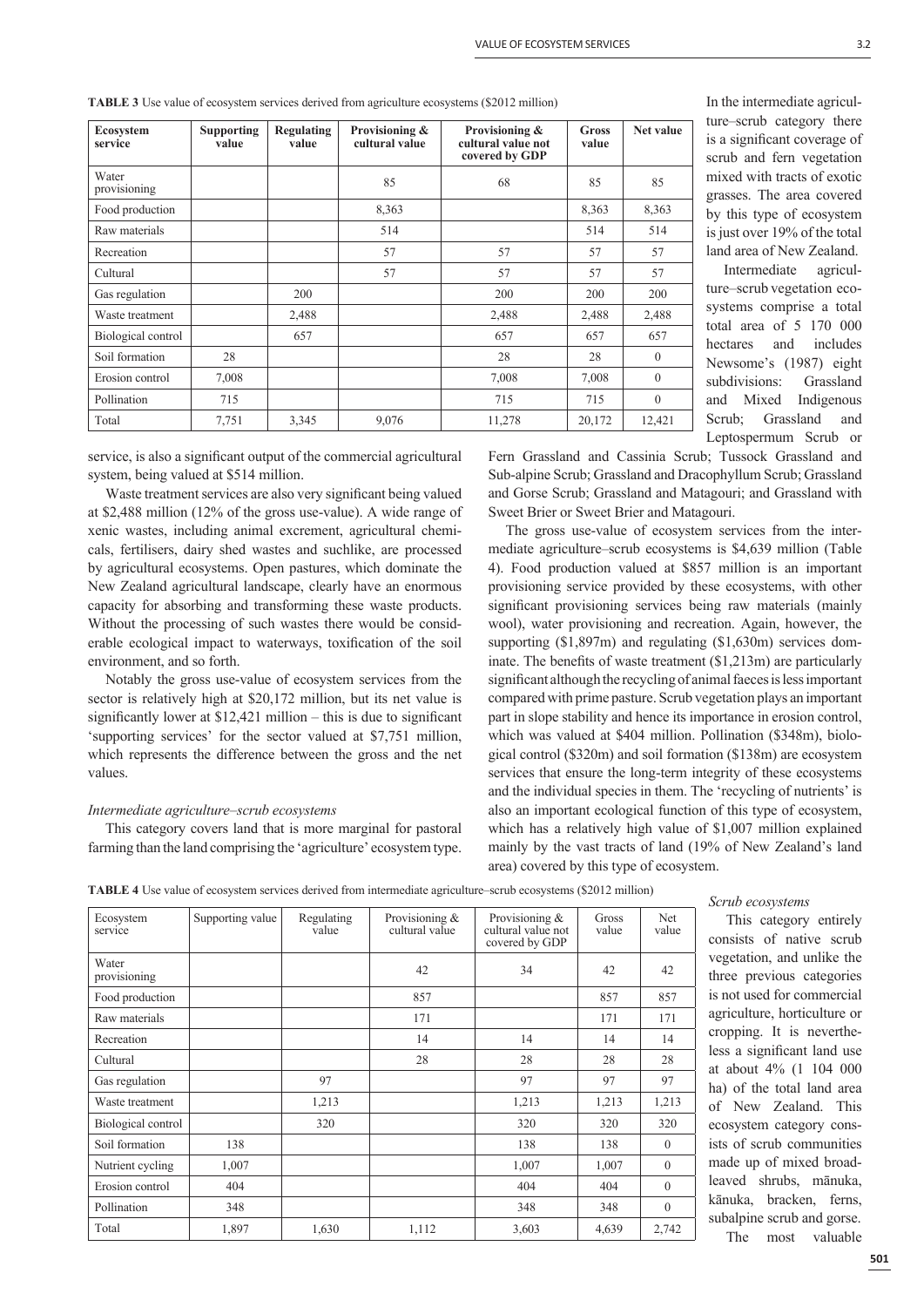**TABLE 5** Use value of ecosystem services derived from scrub ecosystems (\$2012 million)

| <b>Ecosystem service</b> | Supporting<br>value | Regulating<br>value | Provisioning &<br>cultural value | Provisioning &<br>cultural value not<br>covered by GDP | Gross<br>value | <b>Net</b><br>value |
|--------------------------|---------------------|---------------------|----------------------------------|--------------------------------------------------------|----------------|---------------------|
| Cultural                 |                     |                     | 5                                | 5                                                      | 5              | 5                   |
| Climate regulation       |                     | 261                 |                                  | 261                                                    | 261            | 261                 |
| Waste treatment          |                     | 258                 |                                  | 258                                                    | 258            | 258                 |
| Biological control       |                     | 11                  |                                  | 11                                                     | 11             | 11                  |
| Soil formation           | 29                  |                     |                                  | 29                                                     | 29             | $\Omega$            |
| Nutrient cycling         | 215                 |                     |                                  | 215                                                    | 215            | $\Omega$            |
| Erosion control          | 364                 |                     |                                  | 364                                                    | 364            | $\Omega$            |
| Total                    | 608                 | 530                 | 5                                | 1,143                                                  | 1,143          | 535                 |

ecological service of native scrub ecosystems is erosion control valued at \$364 million (32% of the gross use-value). This type of vegetation often plays an important role in catchment protection on land that otherwise would be subject to significant soil loss. Climate regulation is also an important function of this vegetative cover, valued at \$261 million, as is waste treatment (\$258m) and nutrient cycling  $(S215m)$ . Other, relatively insignificant, ecological services include soil formation at \$29 million and biological control at \$11 million.

The gross use-value of these ecosystem types is \$1,143 million (Table 5). Native scrub ecosystem types provide few ecosystem services that are of direct use value to the New Zealand economy, except for a nominal amount of \$5 million for cultural services. Most of the land covered by this ecosystem type contains low fertility soils or is inaccessible, and therefore not suitable for agricultural use.

## *Intermediate agriculture–forest ecosystems*

The intermediate agriculture–forest ecosystem category is land that is covered by a mixture of forests and pasture. There is significant fragmentation of forest ecosystems by the interspersed farmland, leading to some loss of biodiversity and ecosystem services. This category covers just under 3% (732 000 ha) of the total land area of New Zealand.

Provisioning ecosystem services derived from this ecosystem type are significant, including \$120 million from food production, \$25 million from raw materials and \$71 million from recreation (Table 6). However, supporting (\$402m) and regulating (\$353m) services both outweigh the value of the 'provisioning' services (\$219m). This is a reflection of the land use, which is part pastoral farming, some commercial forests, and large tracts of non-commercial forests. Again, as with other ecosystem types on steeper land, erosion control is an important ecological service accounting for \$241 million. The forest cover accounts for much of the \$174 million of climate regulation services, whereas the pastoral cover accounts for most of the waste treatment services

(\$171m).

## *Forest–scrub ecosystems*

The forest–scrub ecosystem is a mosaic of mature forests and regenerating scrub. Much of this land is marginal in terms of its suitability for farming. Nearly 5% of the total land area (1 277 000 ha) of New Zealand consists of this ecosystem type.

The mixed forest and scrub vegetative cover is very effective in controlling erosion, sediment generation, and soil loss. Hence, the main ecosystem service provided by the forest–scrub ecosystem is that of erosion control at \$421 million (29% of the gross use-value) (Table 7). The role this vegetative cover plays in climate regulation and mediation is also significant, valued at \$303 million (21% of the gross use-value). Also important is its role in biogeochemical cycles and processes, resulting in high values for both waste treatment (\$298m), and nutrient cycling (\$249m) services.

Based on worldwide averages for similar ecosystem types, it is estimated that recreational use of the forest–scrub ecosystem is about \$123 million (9% of the gross use-value), although this estimate needs to be ground-truthed with some New Zealand based empirical studies. All the other ecosystem services delivered by forest–scrub ecosystems amount to only \$52 million (4% of the gross use-value), being \$34 million for soil formation, \$12 million for biological control, and \$6 million for cultural services.

## *Forest ecosystems*

This consists of mature indigenous forest (podocarp, broad-

| Ecosystem<br>service         | <b>Supporting</b><br>value | Regulating<br>value | Provisioning &<br>cultural value | Provisioning &<br>cultural value<br>not covered by<br><b>GDP</b> | <b>Gross</b><br>value | <b>Net</b><br>value |
|------------------------------|----------------------------|---------------------|----------------------------------|------------------------------------------------------------------|-----------------------|---------------------|
| Food production              |                            |                     | 120                              | $\theta$                                                         | 120                   | 120                 |
| Raw materials                |                            |                     | 25                               | $\theta$                                                         | 25                    | 25                  |
| Recreation                   |                            |                     | 71                               | 71                                                               | 71                    | 71                  |
| Cultural                     |                            |                     | 3                                | 3                                                                | 3                     | 3                   |
| Climate<br>regulation        |                            | 174                 |                                  | 174                                                              | 174                   | 174                 |
| Waste treatment              |                            | 171                 |                                  | 171                                                              | 171                   | 171                 |
| <b>Biological</b><br>control |                            | 8                   |                                  | 8                                                                | 8                     | 8                   |
| Soil formation               | 18                         |                     |                                  | 18                                                               | 18                    | $\mathbf{0}$        |
| Nutrient cycling             | 143                        |                     |                                  | 143                                                              | 143                   | $\theta$            |
| Erosion control              | 241                        |                     |                                  | 241                                                              | 241                   | $\mathbf{0}$        |
| Total                        | 402                        | 353                 | 219                              | 829                                                              | 974                   | 572                 |

**TABLE 6** Use value of ecosystem services derived from intermediate agriculture–forest ecosystems (\$2012 million)

leaved, beech) with a significant amount of exotic commercial forests. Much of these indigenous forests are in protected areas such as national parks and forest parks. This ecosystem type covers an estimated 6 330 000 hectares, which amounts to 23% of the land area of New Zealand.

Forest ecosystems provide a number of ecosystem services that assume national importance, most notably raw materials (timber production), erosion control and climate regulation (Table 8). Raw materials production is the most important ecosystem service, accounting for \$6,983 million (49% of the gross use-value). This represents commercial timber production mainly but not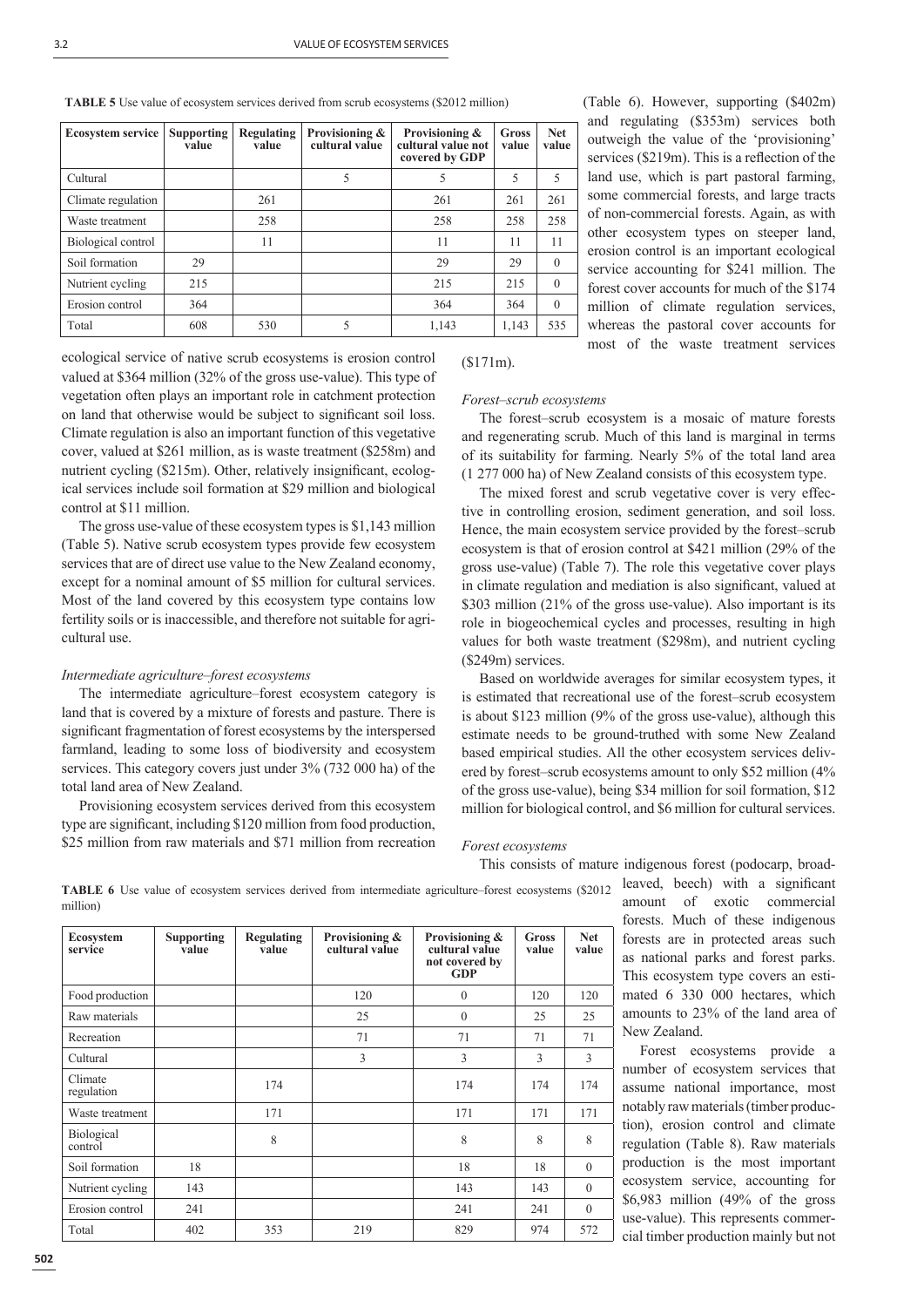| <b>Ecosystem</b><br>service | <b>Supporting</b><br>value | <b>Regulating</b><br>value | Provisioning<br>& cultural<br>value | Provisioning &<br>cultural value<br>not covered by<br><b>GDP</b> | Gross<br>value | Net value    |
|-----------------------------|----------------------------|----------------------------|-------------------------------------|------------------------------------------------------------------|----------------|--------------|
| Recreation                  |                            |                            | 123                                 | 123                                                              | 123            | 123          |
| Cultural                    |                            |                            | 6                                   | 6                                                                | 6              | 6            |
| Climate regulation          |                            | 303                        |                                     | 303                                                              | 303            | 303          |
| Waste treatment             |                            | 298                        |                                     | 298                                                              | 298            | 298          |
| Biological control          |                            | 12                         |                                     | 12                                                               | 12             | 12           |
| Soil formation              | 34                         |                            |                                     | 34                                                               | 34             | $\mathbf{0}$ |
| Nutrient cycling            | 249                        |                            |                                     | 249                                                              | 249            | $\theta$     |
| Erosion control             | 421                        |                            |                                     | 421                                                              | 421            | $\theta$     |
| Total                       | 704                        | 613                        | 129                                 | 1,446                                                            | 1,446          | 742          |

**TABLE 7** Use value of ecosystem services derived from forest–scrub ecosystems (\$2012 million)

systems, producing a wide variety of ecosystem services.

The gross use-value delivered by wetland ecosystems is estimated to be \$8,720 million (Table 9). Even though wetlands cover only 0.61% of New Zealand, they generate an estimated 13.0% of the gross use-value derived from land-based ecosystems.

Water storage and retention is the most significant ecosystem service provided by wetlands, valued at \$3,403 million. This estimate is based on international data from Costanza et al. (1997), which estimated the direct and indirect costs incurred by

exclusively from exotics. Much of this timber production is from pines located in the central volcanic plateau in the North Island, although there are significant plantings in areas such as Nelson, Gisborne, Hawke's Bay, North Canterbury, and Southland.

Ranking second is erosion control, valued at \$2,092 million (15% of the gross use-value). The indigenous forests in particular play a critical role in maintaining soils and preventing sediment loss on land that is often steep and unstable. There are numerous past examples of how clear felling of indigenous forests has led to a dramatic loss of soils (McCaskill 1973). Perhaps, Cyclone Bola is the best relatively recent example of an erosion event occurring on land once protected by indigenous forests. For just this one event, the economic cost of losing this ecosystem service of erosion control (through forest clearance) has been put at close to \$200 million (Ministry for the Environment 1997).

Climate regulation is the third most important ecosystem service valued at \$1,503 million (11% of the gross use-value). Forests play an important role in storing and regulating the flow of carbon. Studies such as those used by Costanza et al. (1997) have quantified the cost of losing carbon storage capacity under various forms of forest degradation and related this to damages or current costs avoided.

# *Wetland ecosystems*

Wetlands cover 0.61% of the land area of New Zealand, but they have been reduced by conversion to farmland and other changes over the last century, from about 700 000 hectares to 166 000 hectares. Wetlands are highly productive and dynamic losing the water storage and retention function of wetlands. This figure may be an overestimate for the New Zealand situation, given our relatively abundant water supplies. Notwithstanding this reservation, there are no grounds on which to adjust these figures without further research.

Disturbance regulation is the next most important ecosystem service provided by wetlands, estimated at \$3,242 million. This estimate includes storm protection, flood control, drought recovery and other aspects of habitat response to environmental variability. It is based on Costanza et al.'s (1997) study, which used data primarily from the United States and it is therefore difficult to know how precisely these costings  $(\frac{1}{2})$  relate to the New Zealand situation. Their flood control estimates, for example, are based on estimations of prevented damage or in some cases the costs of replacing this function of wetlands by artificial constructions. It is debatable how readily such values can be developed for New Zealand, even though we have reasonably good data on flood damage from sources such as Ericksen et al. (1988).

The estimate for cultural services (aesthetic, education, scientific values) is also relatively high at \$787 million, being based on overseas averages. Waste treatment, which is also significant, valued at \$743 million, refers to the processing of agricultural runoff, fertiliser and other wastes that find their way into wetlands.

In general terms, valuation studies have consistently found wetlands to have a high non-market value when expressed on a \$/ha basis. For example, studies such as those by Costanza et al. (1989) indicate that wetlands have non-market value in the range of \$NZ45,000/ha to \$NZ60,000/ha. Although there is little

| ZUTZ IIIIIIIOII)                                           |                       |                     | broadly applicable to New Zealand                                                                        |
|------------------------------------------------------------|-----------------------|---------------------|----------------------------------------------------------------------------------------------------------|
| ovisioning &<br>ltural value<br>t covered by<br><b>GDP</b> | <b>Gross</b><br>value | <b>Net</b><br>value | wetlands, it is not clear how to<br>allocate this value to individual<br>ecosystem services delivered by |
|                                                            | 6,983                 | 6,983               | wetlands. Specific research is there-                                                                    |
| 614                                                        | 614                   | 614                 | fore required to determine the value                                                                     |
| 34                                                         | 34                    | 34                  | of individual ecosystem services for<br>New Zealand wetlands on a \$/ha                                  |
| 1,503                                                      | 1,503                 | 1,503               | basis.                                                                                                   |
| 1,486                                                      | 1,486                 | 1,486               |                                                                                                          |
| 68                                                         | 68                    | 68                  | Estuarine ecosystems                                                                                     |
| 171                                                        | 171                   | $\Omega$            | Knox (1980) defines an estuary in                                                                        |

estuary in the New Zealand context as 'a semi enclosed coastal body of water with free circulation to the sea; it is thus strongly affected by tidal action and

doubt that this aggregate value is

Zealand how to

|  | <b>TABLE 8</b> Use value of ecosystem services derived from forest ecosystems (\$2012 million) |  |
|--|------------------------------------------------------------------------------------------------|--|
|--|------------------------------------------------------------------------------------------------|--|

| <b>Ecosystem</b><br>service | Supporting<br>value | Regulating<br>value | Provisioning &<br>cultural value | Provisioning &<br>cultural value<br>not covered by<br><b>GDP</b> | <b>Gross</b><br>value | <b>Net</b><br>value |
|-----------------------------|---------------------|---------------------|----------------------------------|------------------------------------------------------------------|-----------------------|---------------------|
| Raw materials               |                     |                     | 6,983                            |                                                                  | 6,983                 | 6,983               |
| Recreation                  |                     |                     | 614                              | 614                                                              | 614                   | 614                 |
| Cultural                    |                     |                     | 34                               | 34                                                               | 34                    | 34                  |
| Climate regulation          |                     | 1,503               |                                  | 1,503                                                            | 1,503                 | 1,503               |
| Waste treatment             |                     | 1,486               |                                  | 1,486                                                            | 1,486                 | 1,486               |
| Biological control          |                     | 68                  |                                  | 68                                                               | 68                    | 68                  |
| Soil formation              | 171                 |                     |                                  | 171                                                              | 171                   | $\Omega$            |
| Nutrient cycling            | 1,233               |                     |                                  | 1,233                                                            | 1,233                 | $\theta$            |
| Erosion control             | 2,092               |                     |                                  | 2,092                                                            | 2,092                 | $\theta$            |
| Total                       | 3,496               | 3,057               | 7,631                            | 7,201                                                            | 14,184                | 10,688              |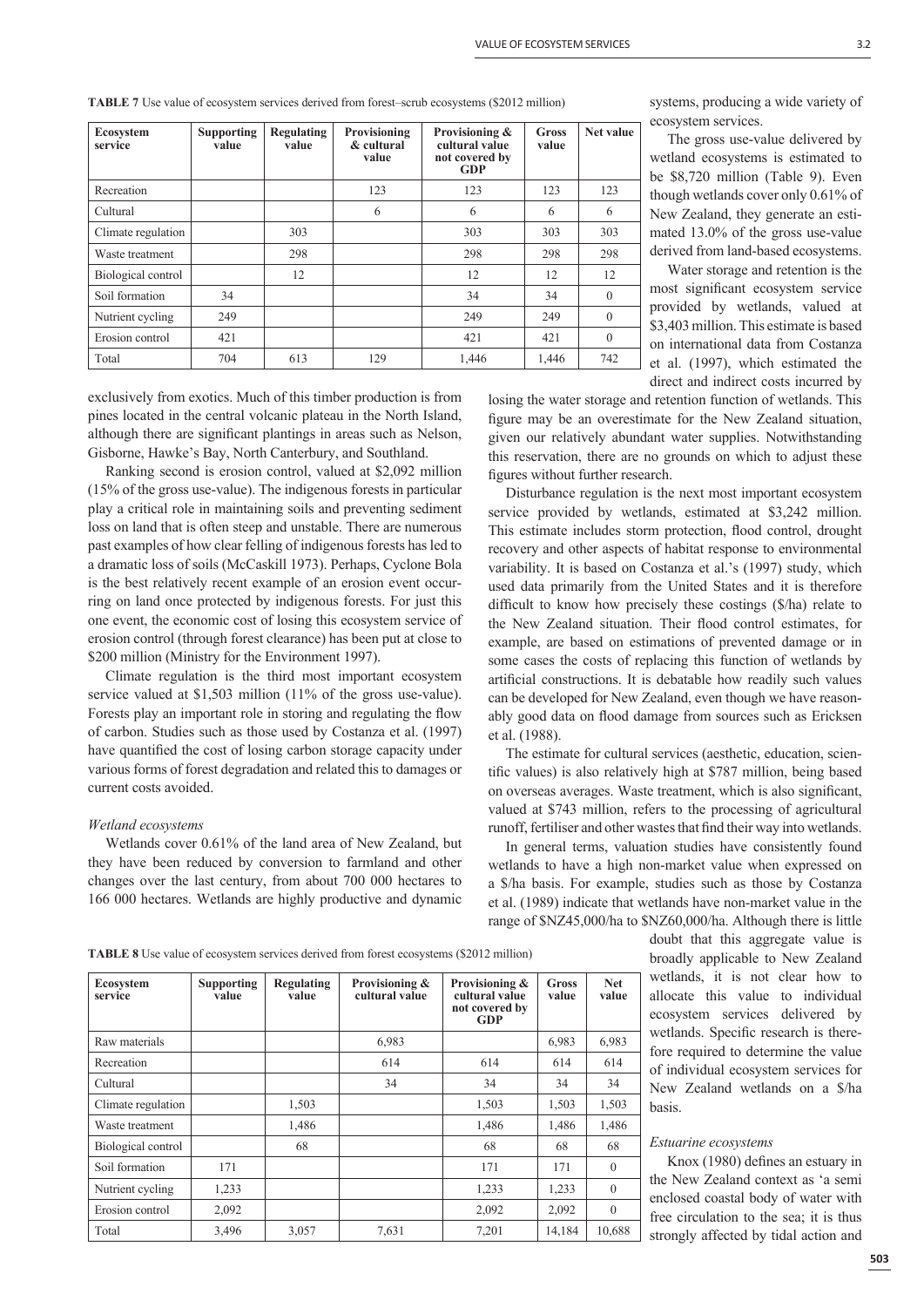**TABLE 9** Use value of ecosystem services derived from wetland ecosystems (\$2012 million)

| Ecosystem<br>service           | <b>Supporting</b><br>value | <b>Regulating</b><br>value | Provisioning &<br>cultural value | Provisioning &<br>cultural value<br>not covered by<br><b>GDP</b> | <b>Gross</b><br>value | <b>Net</b><br>value |
|--------------------------------|----------------------------|----------------------------|----------------------------------|------------------------------------------------------------------|-----------------------|---------------------|
| Water<br>provisioning          |                            |                            | 14                               | 14                                                               | 14                    | 14                  |
| Recreation                     |                            |                            | 218                              | 218                                                              | 218                   | 218                 |
| Cultural                       |                            |                            | 787                              | 787                                                              | 787                   | 787                 |
| Gas regulation                 |                            | 118                        |                                  | 118                                                              | 118                   | 118                 |
| Disturbance<br>regulation      |                            | 3,242                      |                                  | 3,242                                                            | 3,242                 | 3,242               |
| Waste treatment                |                            | 743                        |                                  | 743                                                              | 743                   | 743                 |
| Refugia                        | 195                        |                            |                                  | 195                                                              | 195                   | $\Omega$            |
| Water storage $&$<br>retention | 3,403                      |                            |                                  | 3,403                                                            | 3,403                 | $\theta$            |
| Total                          | 3,598                      | 4,103                      | 1,019                            | 8,720                                                            | 8,720                 | 5,122               |

mangrove ecosystems is estimated to be 19 349 hectares. The gross use-value for

New Zealand's mangrove ecosystems was calculated to be \$103 million (Table 11). This value is an underestimate because we excluded food production, raw materials, recreation, nutrient cycling, and waste treatment from the calculations. No reliable data could be found for the ecosystem services, in Costanza et al. (1997) or other publications, that are applicable to the New Zealand situation. For example, it is clear that Costanza et al.'s (1997) data (\$/ha) for food production and raw materials apply to tropical mangroves that are

within it sea water is mixed with freshwater from land drainage'. The marginal area of an estuary may include tidal salt marshes, mangrove swamps, upper wetlands and high marshes flooded by spring tides. Mangrove swamps are covered separately below.

The circulation of water in estuaries mediates many important biological functions including the transportation of nutrients and plankton, the distribution of fish larvae and invertebrates, and the flushing away of waste products. Estuaries are an important habitat for marine and bird wildlife. The distribution of estuaries in New Zealand covers an area from the Waitemata Harbour to Invercargill and includes some 301 estuaries covering in excess of 100 000 hectares.

Most of the ecosystem services value is attributed to nutrient retention and processing at \$992 million (92.5% of the gross use-value) (Table 10). The nutrient-rich status of estuaries is well known and reflected in the high productivity of these ecosystems. Other significant ecosystem services provided by estuaries include disturbance regulation (\$152m), waste treatment (\$141m), recreation (\$102m), habitat/refugia (\$34m), and biological control (\$20m).

## *Mangrove ecosystems*

New Zealand only has one species of mangrove *(Avicennia marina* var*. resinifera).* It grows in the northernmost harbours including the Waitemata, Manukau, Tauranga, Whangamata, Whangarei, Kaipara, Hokianga, Rangaunu, and the Firth of Thames. It reaches as far south as Opotiki on the east coast and Kawhia on the west. The total area covered by New Zealand harvested, which is not the case in New Zealand.

Of the only two ecosystem services estimated for mangroves, disturbance regulation has the highest value, at \$95 million. However, it is likely that the combined total of nutrient retention and waste treatment could be higher if reliable data were available given the important role mangroves play in nutrient cycles. Refugia is valued at \$8 million, reflecting the fact that mangrove swamps act as a habitat for worms, crabs, snails and so forth as well as mangroves themselves.

# *Lake (lentic) ecosystems*

Lakes are large natural bodies of standing fresh water. They normally consist of distinct zones that provide a variety of habitats and ecological niches. Along with larger, better recognised lakes like Taupo and Rotorua in the North Island and Wakatipu and Te Anau in the South Island, there are also a variety of smaller water bodies. These smaller water bodies include what are commonly called water holes on farm properties, as well as smaller less-well-known lakes. In this study these smaller water bodies have been estimated and included under a miscellaneous category using data from Livingston et al. (1986a, b). The total surface area covered by these three classes of lake ecosystems is 303 977 hectares. This represents just over 1% of the total surface area of New Zealand.

In New Zealand, lakes form a key component of the hydrological cycle. Lakes store large quantities of water, amounting to 320 km3, which is equivalent to 55% of the annual precipitation (Mosley 1993 unpublished report). Lakes often feed river systems

**TABLE 10** Use value of ecosystem services derived from estuarine ecosystems (\$2012 million)

**Ecosystem service Supporting value Regulating value Provisioning & cultural value Provisioning & cultural value not covered by GDP Gross value Net value** Recreation 102 102 102 102 102 Cultural | | | 8 | 8 | 8 | 8 Disturbance Production 152 152 152 152 152 152 152 152 Waste treatment 141 141 141 141 141 141 141 Biological control 20 20 20 20 Nutrient cycling 992 992 992 992 0 Refugia 34 34 34 0 Total 1,026 313 110 1,449 1,449 423

that can provide water for hydroelectricity, irrigation, industrial or domestic purposes. As a result, the most important lake ecosystem services are 'water provisioning' valued at \$4,465 million, and 'water storage/retention' valued at \$1,735 million (Table 12). It is possible, that these figures, which have been derived from Costanza et al. (1997), are overestimates, as they are based on global figures from countries where water is not quite as abundant as in New Zealand. More research is required to refine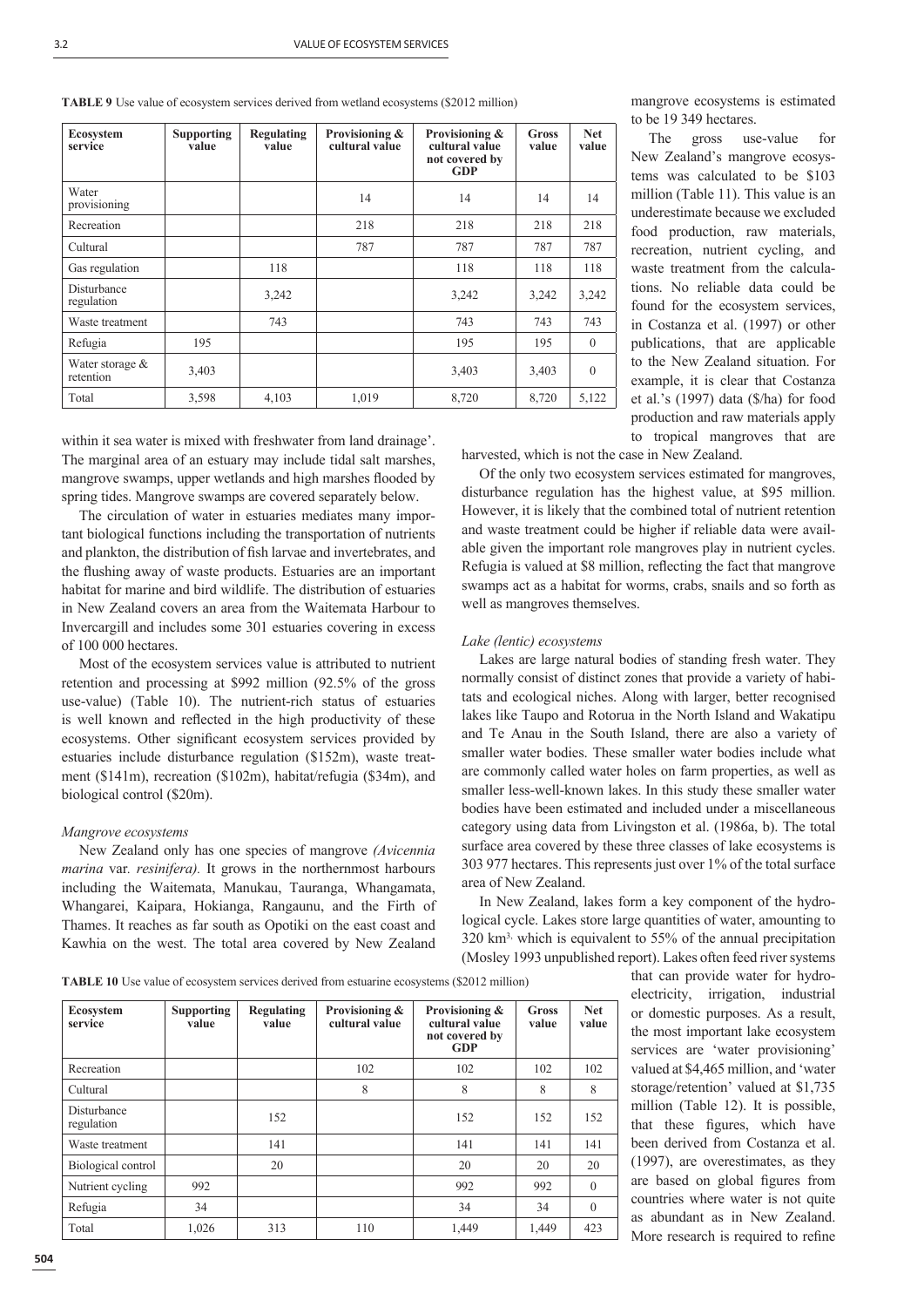**TABLE 11** Use value of ecosystem services derived from mangrove ecosystems (\$2012 million)

| Ecosystem<br>service      | <b>Supporting</b><br>value | Regulating<br>value | Provisioning &<br>cultural value | Provisioning &<br>cultural value<br>not covered by<br>GDP | Gross<br>value | <b>Net</b><br>value |
|---------------------------|----------------------------|---------------------|----------------------------------|-----------------------------------------------------------|----------------|---------------------|
| Disturbance<br>regulation |                            |                     |                                  |                                                           | 95             | 95                  |
| Refugia                   |                            |                     |                                  |                                                           |                |                     |
| Total                     |                            | 103                 |                                  |                                                           | 103            | 103                 |

**TABLE 12** Use value of ecosystem services derived from lake ecosystems (\$2012 million)

| <b>Ecosystem</b><br>service    | <b>Supporting</b><br>value | <b>Regulating</b><br>value | Provisioning &<br>cultural value | Provisioning &<br>cultural value<br>not covered by<br>GDP | Gross<br>value | <b>Net</b><br>value |
|--------------------------------|----------------------------|----------------------------|----------------------------------|-----------------------------------------------------------|----------------|---------------------|
| Water<br>provisioning          |                            |                            | 4,465                            | 3,571                                                     | 4,465          | 4,465               |
| Food production                |                            |                            | 19                               | 8                                                         | 19             | 19                  |
| Recreation                     |                            |                            | 188                              | 188                                                       | 188            | 188                 |
| Waste treatment                |                            | 544                        |                                  | 544                                                       | 544            | 544                 |
| Water storage $&$<br>retention | 1,735                      |                            |                                  | 1,735                                                     | 1,735          | $\theta$            |
| Total                          | 1,735                      | 544                        | 4,672                            | 6,046                                                     | 6,951          | 5,216               |

these preliminary estimates for the New Zealand situation.

Lakes also play an important role in the waste treatment of animal wastes and fertiliser runoff resulting from pastoral agriculture. Often this capacity of lakes to process such water is exceeded. Accordingly it has been estimated by the Ministry for the Environment (1997) that between 10% and 40% of New Zealand's more than 700 smaller lakes are eutrophic. The value of this waste treatment ecosystem service is estimated to be \$544 million.

Lakes are also valuable as a source of recreation and tourismbased activities. For example, Lakes Taupo and Rotorua in the North Island and Lakes Te Anau, Wakatipu and Wanaka in the South Island are major tourism attractions. It is difficult to precisely value the use of these lakes for tourism and recreation, as they are often associated with other tourism attractions such as national parks and geothermal areas. Nevertheless, the value of this recreation ecosystem service is estimated to be \$188 million.

Lakes also provide refugia/habitat for a number of species. This is acknowledged as an important ecosystem service of lakes, but it was not included in the calculations as there were no reliable data available to make an estimate of this value.

# *River (lotic) ecosystems*

Rivers refer to a natural flow of fresh water along a definite course, usually into the sea. The different biophysical conditions in a river ecosystem provide a wide variety of habitats from the headwaters to the river mouth.

The New Zealand river ecosystems included in this study are all first-order rivers as classified by the Department of Statistics (1996). The figures given by the department are in kilometres and have been converted to hectares by assuming that all first-order rivers have a mean width of 500 metres. This gives a total first-order-river area estimate of 225 750 hectares.

Water provisioning to various commercial and non-commercial end-users is the most valuable ecosystem service provided by rivers, valued at \$3,316 million

(Table 13). This includes the provision of water for hydroelectricity generation, irrigation particularly in the South Island, industrial use, commercial use, and for use by households. 'Water storage and retention' is valued at an additional \$1,289 million. It is estimated by Mosley (1993 unpublished) that the average storage of water in rivers is 415 km<sup>3</sup>. This is more than the storage capacity of lakes at only 320 km3 .

Rivers also provide waste treatment services, valued at \$404 million. Agricultural runoff, industrial discharges, urban stormwater as well as sewage are processed by New Zealand's rivers. The limits to this processing are often achieved in the lower reaches of river catchments, where the discharges exceed the absorption capacity of the river and hence lead to localised pollution.

Recreation and tourism activities are valued at \$140 million, although this is difficult to measure with any precision due to the lack of data.

Rivers do provide refugia/habitat for a number of species. This is acknowledged as an important ecosystem service of rivers, but it was not included in the calculations as there were no reliable data available to make an estimate of this value.

*Total use value of land ecosystems*

The total use value of New Zealand's land-based ecosystem

| services was estimated to be \$67       |
|-----------------------------------------|
| billion when measured in gross terms.   |
| Of this total, supporting services      |
| accounted for \$22 billion, regulating  |
| services for \$15 billion, provisioning |
| services for \$30 billion and cultural  |
| services for \$900 million.             |

Once double counting had been accounted for (i.e. not counting 'supporting services' twice), the 'net use-value' of New Zealand's land-based ecosystem services was estimated to be \$45 billion. Just over half (53%, \$24 billion) of this

| <b>TABLE 13</b> Use value of ecosystem services derived from river ecosystems (\$2012 million) |
|------------------------------------------------------------------------------------------------|
|------------------------------------------------------------------------------------------------|

| <b>Ecosystem</b><br>service    | <b>Supporting</b><br>value | <b>Regulating</b><br>value | Provisioning &<br>cultural value | Provisioning &<br>cultural value<br>not covered by<br>GDP | Gross<br>value | <b>Net</b><br>value |
|--------------------------------|----------------------------|----------------------------|----------------------------------|-----------------------------------------------------------|----------------|---------------------|
| Water<br>provisioning          |                            |                            | 3,316                            | 2,653                                                     | 3,316          | 3,316               |
| Food production                |                            |                            | 15                               | 6                                                         | 15             | 15                  |
| Recreation                     |                            |                            | 140                              | 140                                                       | 140            | 140                 |
| Waste treatment                |                            | 404                        |                                  | 404                                                       | 404            | 404                 |
| Water storage $&$<br>retention | 1,289                      |                            |                                  | 1,289                                                     | 1,289          | $\theta$            |
| Total                          | 1.289                      |                            | 3,471                            | 4,492                                                     | 5,164          | 3,875               |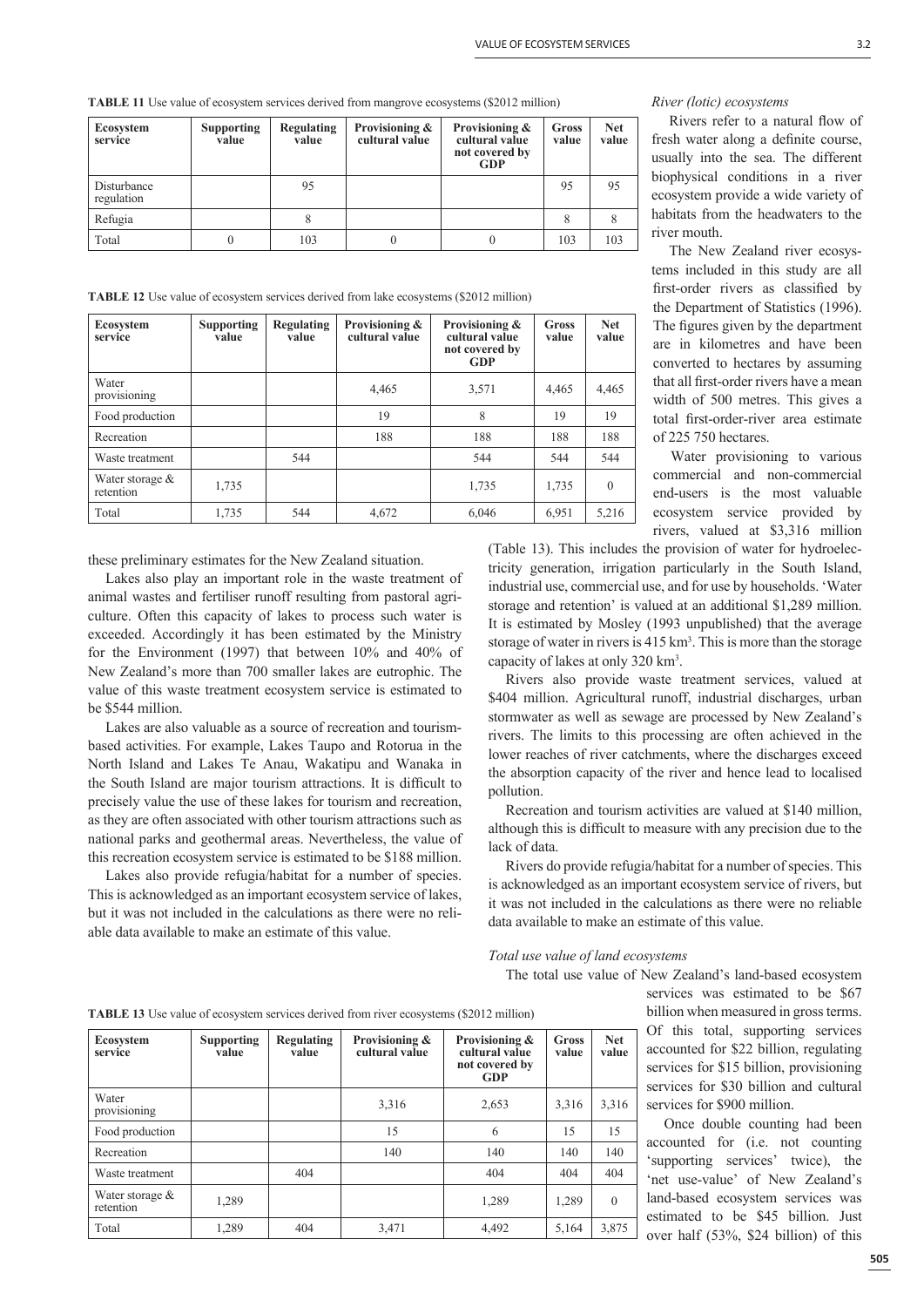net use-value is not currently measured by the GDP indicator or included in the System of National Accounts.

It is recommended that in referring to the total value of landbased ecosystem services in New Zealand that the 'net value' be used, as the 'gross value', although useful in some circumstances, can be misleading.

# **PASSIVE VALUE OF LAND-BASED ECOSYSTEMS**

Passive value was estimated for various heritage ecosystems that are ascribed special status by New Zealand legislation: national parks (30 809 km<sup>2</sup>), forest parks (30 200 km<sup>2</sup>) and land reserves  $(6145 \text{ km}^2)$ . Other ecosystems that have significant passive values associated with them, but which are not accorded the same legal status, were also covered in the analysis: wetlands (1660 km2 ), estuarine ecosystems (1000 km2 ), mangrove ecosystems (193 km2 ), lake ecosystems (3039 km2 ), and river ecosystems (2257 km2 ). The approach simply estimated the indicative passive value of those areas that are known to have significant passive values associated with them. We also estimated the passive value of some of the 'standard ecosystems': wetlands, estuaries, mangroves, lakes and rivers.

The data summarised by table 4.1 in Patterson and Cole (1999a) were used to estimate the passive value of New Zealand's heritage ecosystems and some standard ecosystems. Although passive (non-use) value should include option, existence, and bequest values, limitations in the data meant that usually only existence value could be calculated. Readers should refer to Patterson and Cole (1999a) for the full methodological details of how these estimates were calculated. These estimates should be treated as preliminary and indicative because of:

- problems in extrapolating the data from overseas studies to New Zealand. Many of these passive values are culture, time and place specific, and it is not known to what extent these factors introduce errors when extrapolating from overseas studies
- problems in aggregating data measured on a personal basis (\$/ person) to a population (\$) basis
- problems in aggregating passive values across different heritage ecosystems. Mitchell and Carson (1989), for example, have shown that there are diminishing marginal values when aggregating across many cross-sectional cases

• the limited scope of data we used. Usually our base data (table 4.1 in Paterson and Cole 1999a) only covered existence value, with very limited coverage of option and bequest value.

## *National parks*

The National Parks Act 1980 made provision for the establishment of national parks and reserves in areas of distinctive scenic quality or ecological interest. The Act provided legal recognition for the protection of landscape ecosystems, the integrity and existence of which are considered to be in the national interest. The Act also states that these areas are to be maintained in their natural state so that their value as soil, water, and forest conservation areas is maintained.

The national parks in New Zealand comprise the following: Tongariro (79 598 ha), Urewera (212 675 ha), Egmont (33 543 ha), Whanganui (74 231 ha), Kahurangi National Park (452 000 ha), Abel Tasman (22 530 ha), Nelson Lakes (101 753 ha), Paparoa (30 560 ha), Arthur's Pass (114 547 ha), Westland (117 547 ha), Aoraki-Mount Cook (70 728 ha), Mount Aspiring (355 531 ha), Fiordland (1 251 924 ha), and Rakiura (163 000 ha).

On the basis that national parks are of national importance, it is also assumed that the appropriate catchment population is the New Zealand adult population. It could be argued that this 'national' recognition in some cases translates into an 'international' recognition in view of the World Heritage status of Tongariro, Aoraki/Mount Cook, Fiordland, Mount Aspiring, and Westland national parks.

It is estimated that the passive value of national parks is \$7,164 million (Table 14). This estimate is based on 10 overseas studies that found the average passive value (mainly existence) associated with national parks to be \$169/person/year (see Patterson and Cole (1999a) for full details). This figure of \$169/person/ year, although based on overseas analysis, seems to capture similar passive values to those known to exist for New Zealand national parks. Existence and bequest value seem to be implicit in the purpose of setting up national parks. The National Parks Act 1980 seeks to protect areas in perpetuity that contain distinctive scenery, ecological systems, or natural features so beautiful, unique or scientifically important that their preservation is in the national interest. Option value is also important as it is clear that

many people wish to preserve national parks although they might only personally visit them a few times in their lifetime.

### *Forest parks*

The main reason for the establishment of forest parks was to protect catchments of forested mountain ranges. In more recent times these parks have become the centre of outdoors recreational interests. New Zealand forest parks were initially administered by the Forest Service. When the Forest Service was disbanded in the late 1980s the administration of forest parks was handed over to the Department

| TABLE 14 Estimation of the passive value of New Zealand land-based ecosystems |        |         |                      |        |
|-------------------------------------------------------------------------------|--------|---------|----------------------|--------|
| Ecosystem type /                                                              | Number | Assumed | <b>Passive value</b> | $\Box$ |

*1 Assumed catchment populations: N = national, R = regional, L = local, C = community average value for comparable overseas ecosystems/heritage areas [refer to table 4.1 From Patterson and Cole (1999a)]*

*2 Passive value per person*

- *3 Total passive value = number × assumed catchment population × passive value per person*
- *4 Total passive value per hectare = total passive value / area in hectares*
- $<sup>5</sup>$  Total passive value = total passive value per hectare  $\times$  area in hectares</sup>
- *6 \$/ha assumed same as Peatlands/wetlands*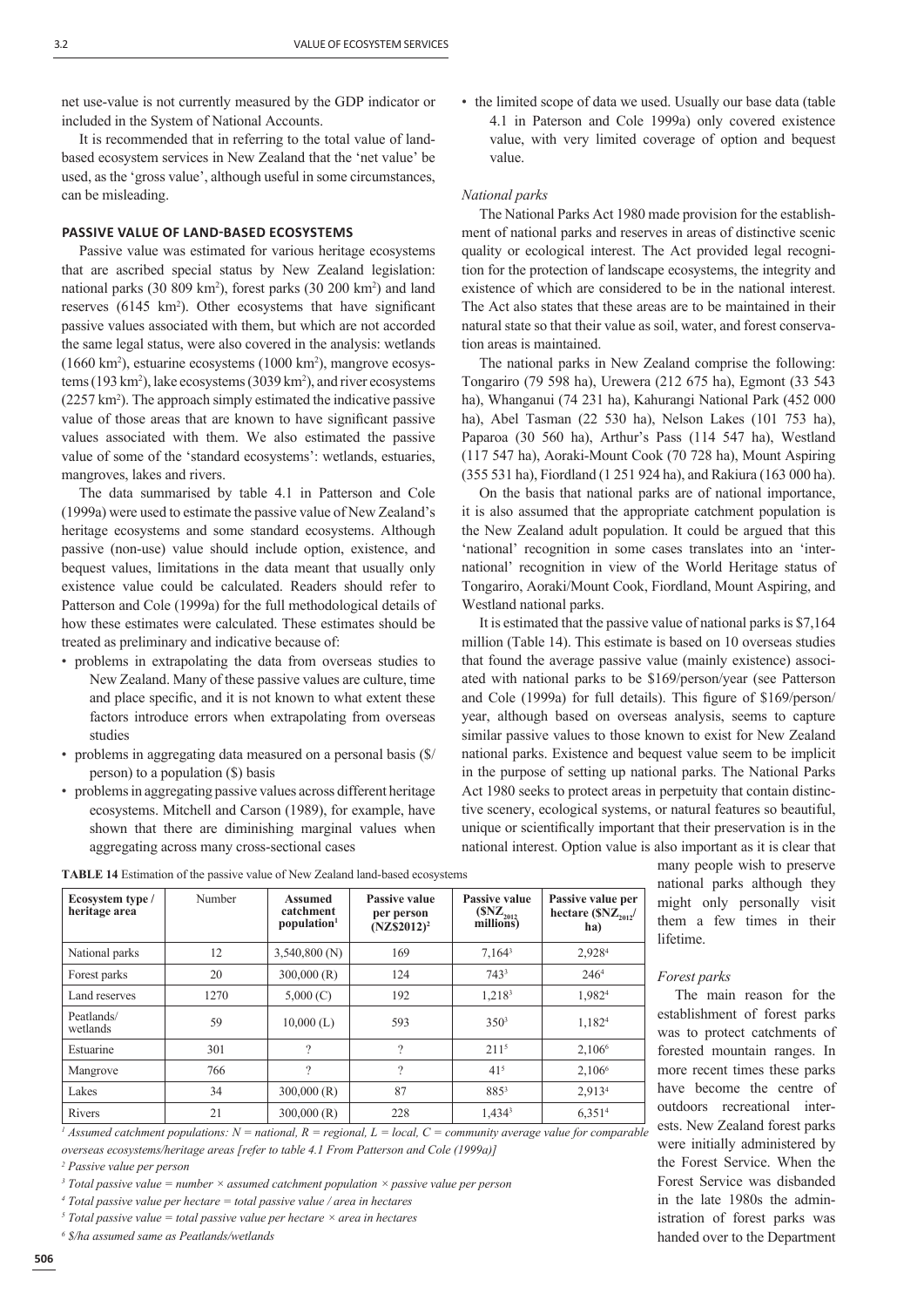of Conservation. There are now in total 20 forest parks, covering an area of 2 404 998 hectares. The Department of Conservation administers these forest parks, whose primary purpose, in most cases, is to protect the catchments of forested mountain ranges throughout the country. They provide a less restricted range of recreational activities than national parks and reserves, including tramping, camping, fishing, and shooting for a variety of game.

It is estimated that the passive value of forest parks is \$743 million. This figure is calculated assuming that each of the 20 forest parks has a catchment of 300 000 hectares and each person within the catchment ascribes \$124/year passive value to maintaining the park. The \$124/person/year is based on data from Bishop and Boyle (1985), Boyle and Bishop (1987) and Majid et al. (1983) for similar parks in the United States and Australia.

As would be expected, the passive value both per hectare and per person for forest parks is considerably lower than that for national parks. This is not surprising as forest parks generally do not have the same level of unique biodiversity, outstanding landscapes and/or cultural features as do the more prestigious national parks.

## *Land reserves*

Land reserves include a variety of land holdings under various conservation and open space covenants. New Zealand has more than 1200 scenic reserves totalling in excess of 300 000 hectares. A further 10 300 hectares is vested in scientific reserves, 3200 hectares in historic reserves and 18 500 hectares in wildlife reserves. The Department of Conservation also administers a variety of recreational areas including camping grounds and public domains.

It is estimated that the passive value of these land reserves is \$1,218 million. In these calculations, it is assumed that in general terms the 1270 land reserves have a community-level catchment population.

The passive value derived from these land reserves primarily relates to conservation, scientific and cultural values, as well as option value for reserves that have potential recreational value. Perhaps they could, in some circumstances, have value to individuals beyond the community-level catchment population assumed in these calculations.

### *Wetland ecosystems*

It is estimated that the passive value of New Zealand's peatland/wetland ecosystems is \$350 million, based on studies by Hoehn and Loomus (1993) and Whitehead and Blomquist (1991) for US wetlands. This translates into a value of \$2,106/ha for the passive value, which is similar to the \$2,928/ha for the passive value of national parks.

Wetlands are becoming increasingly recognised by the New Zealand public for their significant passive value, as well as their role in providing ecosystem services such as absorbing floodwaters and filtering wastewater. This passive value seems to relate mainly to the habitat wetlands provide for indigenous species including rushes, sedges, reeds, flax, water birds, eels and freshwater fish, as well as landscape and aesthetic values.

#### *Estuarine and mangrove ecosystems*

It proved difficult to derive a reliable estimate of the passive value of estuaries and mangrove ecosystems, due to the unavailability of overseas data. The approach therefore adopted in this study was to use \$2,106/ha as the appropriate multiplier, which is the figure for the passive value for wetlands. It was thereby assumed that estuaries and mangroves have similar passive values to wetlands.

On this basis, the passive value of estuaries was calculated to be \$211 million. This passive value is mainly associated with preserving the rich diversity of species that exist in estuarine ecosystems, including pipis, cockles, worms, and various echinoderms.

The passive value of mangrove ecosystems was calculated to be \$41 million. Although the mangrove ecosystem is low in species diversity it is well recognised as having important passive value due to its uniqueness in the New Zealand landscape, being confined to only a few localities.

#### *Lake and river ecosystems*

Rivers were estimated to have a passive value of \$1,434 million. This estimate was based on a value of \$228 per person, which was the mean value of the literature case studies. One of these case studies was undertaken in the early 1980s by Harris (1984) for water quality in the Waikato River. It is difficult in our calculations to make full use of Harris' (1984) WTP estimate of \$16 per person for the 'intangible' aspects of health, recreation, aesthetic, and conservation values. First, it only covered the water quality features of the Waikato River ecosystem, and second, it covered a mixture of use and non-use (passive) values that cannot be separated.

Rivers nevertheless have significant passive values associated with them in addition to the well-known use values, as they form an important part of both the Pakeha and particularly Māori cultural heritage. The debates on the minimum flow of rivers such as the Whanganui and the call for the preservation of many wild and scenic rivers attest to this. Option value is also probably important in the New Zealand context, as rivers provide a significant potential venue for various recreational uses.

Lake ecosystems were estimated to have a passive value of \$885 million on the basis of four overseas studies (table 4.1 in Paterson and Cole 1999a). Lakes have high scenic value and are very important in terms of New Zealand's national identity. The public campaigns to protect Lakes Manapouri and Te Anau from hydroelectric development provided early evidence of these values in the late 1960s.

An amendment to the Water and Soil Conservation Act 1967 establishing water conservation orders, carried through to the Resource Management Act 1991, underlies the importance that New Zealanders place on the non-use (passive) values associated with lakes and rivers. Accordingly, to qualify for a water conservation order, a lake or river must have outstanding amenity or intrinsic values.

## **TOTAL FLOW<sup>4</sup> VALUE OF LAND-BASED ECOSYSTEMS AND THEIR SERVICES**

The total (use plus passive) value of New Zealand's land-based ecosystem services (Table 15) can be calculated by summing the data for standard and heritage ecosystems from the sections on use value and passive value of New Zealand's land-based ecosystems and their services, above.

#### *Overall estimates*

The *net total (use and passive) value* of New Zealand's landbased ecosystem and their services is estimated to be \$56,7475 million for 2012 (Table 15). Of this total the highest value is for provisioning services at \$29,705 million of which \$20,896 million is already measured by GDP and the System of National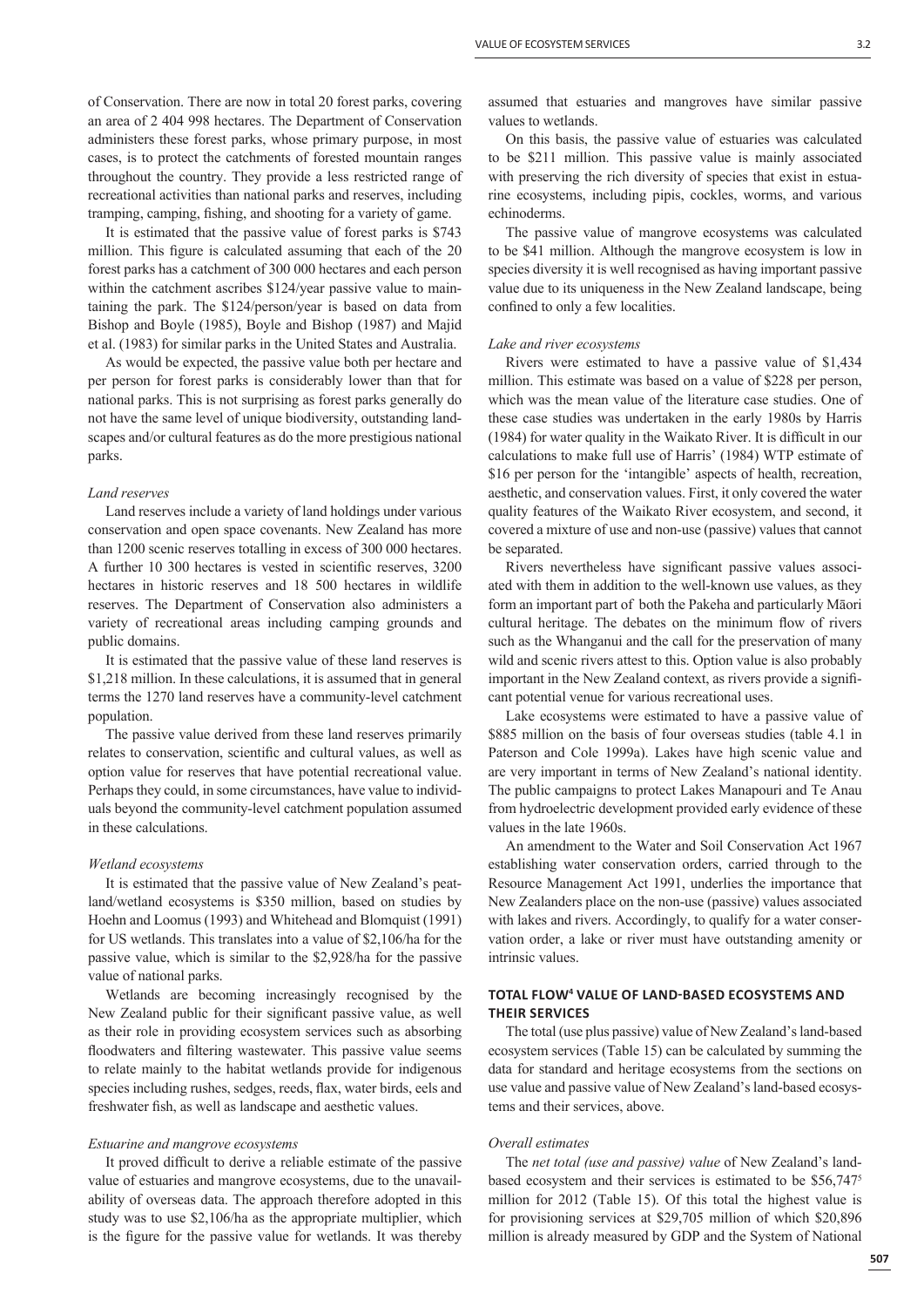Accounts. The second highest total is for supporting services at \$22,530 million, although as noted by endnote 5, this amount has not been factored into the 'net total' in order to avoid double counting. The third and fourth highest components are regulating services at \$15,000 million and passive (non-use) values at \$12,045 million.

The ecosystem that produces the highest *net total value of ecosystem services* is the 'agriculture' ecosystem, accounting for \$12,420 million. Furthermore, the agriculture ecosystem contributes another \$7,751 million of supporting services that are not accounted for in the net total. This is not surprising since the agriculture ecosystem covers 39% of New Zealand's land surface. The main two services provided by agricultural ecosystems are food production (\$8,363m) and erosion control (\$7,008).

Forests rank next in providing \$10,687 million (*net total value*) ecosystems services and more if the passive values are taken into account. The main ecosystem services provided are raw material production, erosion control, nutrient cycling, and climate regulation.

National parks rank next with a net total value of \$7,164 million, which is made up entirely of non-use or passive values. Due to lack of data, no account has been taken of use values in national parks; however, there has been a good attempt (McAlpine and Wootten 2009) to identify and describe ecosystem services in national parks that have *use value,* but unfortunately these ecosystem services were not monetised and therefore cannot be directly included in our analysis. Notwithstanding, it should be

**TABLE15** Total economic value of New Zealand's land-based ecosystems

noted that these use values for ecosystem services in national parks have been accounted for in our 'forest' 'standard ecosystems' layer, but the portion of these attributed to national parks is not known.

Next in terms of net total value are lakes at \$6,101 million, wetlands at \$5,473 million and then rivers at \$5,309 million. Of particular note are wetlands, which, despite having a net total value similar to those of lakes and rivers, only cover a very small portion (0.60%) of New Zealand's land surface. This is because wetlands have a very high ecosystem services delivery per hectare, at \$54,650/ha (gross), playing a particularly important role in disturbance regulation, water supply and waste treatment.

All other land-based ecosystems are significantly lower in terms of their ecosystem service delivery, with a considerable drop to the next most valuable ecosystem of horticulture and cropping with a net total value of \$2,268 million.

# *Total land-based ecosystem values in relation to the System of National Accounts*

Most of the value derived from New Zealand's land-based ecosystem services is not measured by the System of National Accounts and the GDP indicator. For example, in 2012 the New Zealand GDP was \$208 billion, with only \$20 billion of landbased ecosystem services being incorporated into the indicator, mainly in the form of commercial food and fibre production. The following values for land-based ecosystems were not accounted by the national accounts or the GDP indicator:

| <b>Ecosystem type</b>               | Use value                  |                            |                                  | <b>Passive value</b> | $G$ ross value <sup>1</sup> | Net value <sup>2</sup> |        |
|-------------------------------------|----------------------------|----------------------------|----------------------------------|----------------------|-----------------------------|------------------------|--------|
|                                     | <b>Supporting</b><br>value | <b>Regulating</b><br>value | Provisioning &<br>cultural value | <b>Total</b>         |                             |                        |        |
| <b>Standard ecosystems</b>          |                            |                            |                                  |                      |                             |                        |        |
| Horticulture & cropping             | 23                         | $\overline{3}$             | 2,265                            | 2,291                | Note 3                      | 2,291                  | 2,268  |
| Agriculture                         | 7,751                      | 3,345                      | 9,075                            | 20,171               | Note 3                      | 20,171                 | 12,420 |
| Intermediate agric-scrub            | 1,897                      | 1,630                      | 1,112                            | 4,639                | Note 3                      | 4,639                  | 2,742  |
| Scrub                               | 609                        | 531                        | 5                                | 1,144                | Note 3                      | 1,144                  | 535    |
| Intermediate agric-forest           | 402                        | 352                        | 218                              | 973                  | Note 3                      | 973                    | 571    |
| Forest-scrub                        | 704                        | 614                        | 129                              | 1,447                | Note 3                      | 1,447                  | 743    |
| Forest                              | 3,495                      | 3,056                      | 7,631                            | 14,182               | Note 4                      | 14,182                 | 10,687 |
| Wetlands                            | 3,599                      | 4,103                      | 1,020                            | 8,722                | 350                         | 9.072                  | 5,473  |
| Estuaries                           | 1,026                      | 314                        | 109                              | 1,449                | 211                         | 1,659                  | 634    |
| Mangroves                           | $\theta$                   | 103                        | $\overline{0}$                   | 103                  | 41                          | 144                    | 144    |
| Lakes                               | 1,735                      | 544                        | 4,671                            | 6,950                | 885                         | 7,836                  | 6,101  |
| Rivers                              | 1,289                      | 404                        | 3,470                            | 5,164                | 1,434                       | 6,597                  | 5,309  |
| <b>Heritage ecosystems</b>          |                            |                            |                                  |                      |                             |                        |        |
| National parks                      | Note 5                     | Note 5                     | Note 5                           | Note 5               | 7,164                       | 7,164                  | 7,164  |
| Forest parks                        | Note 5                     | Note 5                     | Note 5                           | Note 5               | 743                         | 743                    | 743    |
| Land reserves                       | Note 5                     | Note 5                     | Note 5                           | Note 5               | 1,218                       | 1,218                  | 1,218  |
|                                     |                            |                            |                                  |                      |                             |                        |        |
| Total<br>$\sim$<br>$\sim$<br>$\sim$ | 22,530                     | 15,000                     | 29,705                           | 67,235               | 12,045                      | 79,280                 | 56,749 |

*1 Gross value = use value + passive value*

*2 Net value = use value + passive value − supporting value*

<sup>3</sup> The passive value of these standard ecosystems could not be estimated due to the lack of data. It is probably small compared with the passive value of the *heritage ecosystems.*

<sup>4</sup> The passive value of significant tracts of the forest ecosystem is measured under the heritage ecosystems. It is not recorded here because it would amount to double counting. Nevertheless it should be noted that there may be additional passive value derived from forests that are not national parks, forest parks or land *reserves.*

<sup>5</sup> Use value of heritage ecosystems has already been recorded under the standard ecosystem types. It is not recorded here (i) to avoid double counting, and in any case (ii) it proved too difficult to allocate this use value of standard ecosystems to the appropriate heritage ecosystem.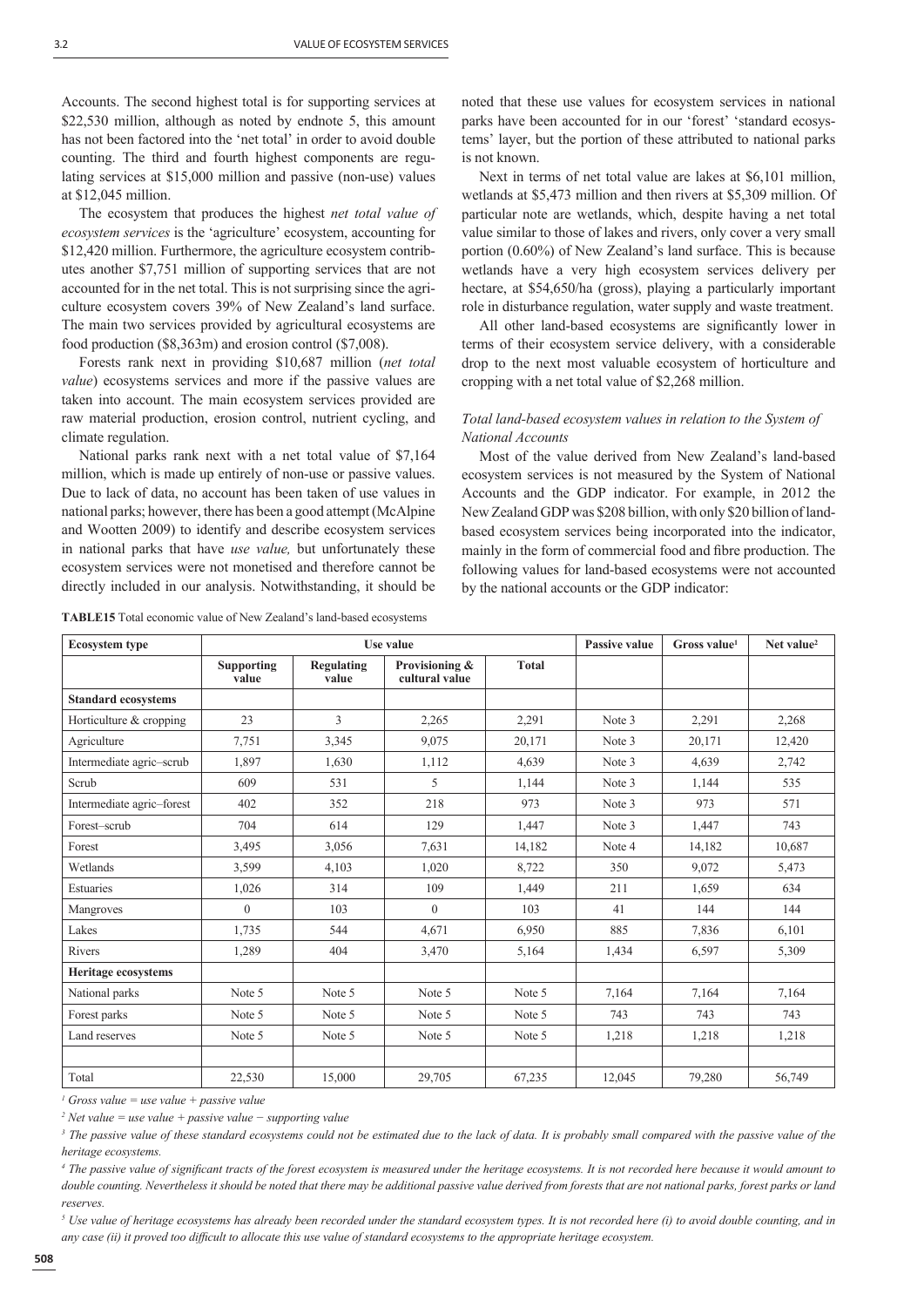- Provisioning services (\$10b)
- Cultural services (\$927m)
- Regulating services (\$15b)
- Support services (\$22b)
- Passive value (\$12b)

Aggregating these amounts (excluding support services to avoid double counting), the total net value not taken account of by the GDP indicator is \$36 billion. This amounts to 17% of the GDP in 2012.

# **DISCUSSION**

This analysis updates and refines an earlier study undertaken by Cole and Patterson (1997) and Patterson and Cole (1999a). Like the original study, its aim is to estimate the total value of ecological services and passive value annually derived from New Zealand's land-based ecosystems. The main improvement in the method is to recognise the distinction between 'supporting', 'regulating', 'provisioning' and 'cultural' ecosystem services, based on the Millennium Ecosystem Assessment framework (2005). In the original study (Patterson and Cole 1999a) we used the distinction between 'direct' and 'indirect' ecosystem services, which unfortunately conflated regulating and supporting ecosystem services into the indirect category.

An important consequence of separating out supporting ecosystem services was to remove the risk of double counting supporting ecosystem services when aggregating across all services. Costanza et al. (1997) in their landmark study did double count services by including supporting services in their aggregation process, and this has drawn criticism from a number of quarters (Fisher et al. 2008; Haines-Young and Potschin 2009). It is interesting that Costanza (2008) now also recognises this problem, stating: 'It is true that for the purposes of certain aggregation exercises adding intermediate and final services would be double counting.'

By removing double counting it is shown that, for 2012, landbased ecosystems produced \$57 billion of ecosystem services, which put into context is about 27% of New Zealand's GDP for that year. This aggregate value can be split into individual values for ecosystems (15 types) and ecosystem services (17 types). These estimates are necessarily only indicative. The justification for this approach is that at the very least it makes visible, and tangible, value that hitherto has remained 'hidden' to decisionmakers. Nevertheless, there are many data, methodological and theoretical issues that arise from this study, some of which may be resolvable and some of which are of a more intractable nature.

First, there is a severe lack of New Zealand data for the supporting services, regulating services and passive values, although provisioning services data can be for the most part uplifted from standard economic censuses and accounts. In particular, for the supporting and regulating services derived, we had to mostly rely on Costanza et al.'s (1997) data and adjust their figures for the New Zealand situation, although more recent studies by Dominati et al. (2010), Golubiewski (2012), Sandhu et al. (2010) and others meant we were not quite so reliant on the Costanza et al. (1997) data as we were in 1997.

Second, there is a whole host of problems involved in translating world data to the New Zealand context. Assumptions are unavoidable and they are not always that well justified. Unfortunately, this seems to be the only practical approach at this time, given the likelihood of primary data not being forthcoming. Particularly, with passive value it is difficult to cross-match

overseas data validly, e.g. we used data for US national parks and applied it to New Zealand national parks. The values and aspirations of New Zealanders with respect to national parks might be quite different to those of Americans, and hence there may be quite divergent existence, bequest, and option values for both populations.

Third, in estimating the passive values, we needed to make some critical assumptions about the catchment populations for various heritage areas and other ecosystem types. For example, we assumed that the entire New Zealand population had existence, bequest, and option values with respect to national parks, but only regional populations had these values for forest parks. These assumptions need to be tested by further research, perhaps by using selective case studies to assess the criticality of these assumptions.

Fourth, when answering contingent valuation surveys, respondents typically value environmental goods as some diminishing marginal increment of existing environmental goods. Unfortunately, most of the environmental goods in this study were valued as if they existed in a single isolated market (partial equilibrium approach). Hence, this could lead to a significant overestimation of the total value of ecosystem services, which is based on aggregating environmental goods that were valued on a single-market basis.

Fifth, most ecosystem services, although they can be substituted for or replaced at the margins, are ultimately nonsubstitutable. That is, a minimum level of service is needed for human survival, which means that the demand curve trends to infinity at low quantities. This results in consumer surplus being unbounded (infinite). Hence any value actually used for the consumer surplus is by definition less than infinity and therefore the consumer surplus is underestimated. In general, this means the neoclassical valuation approach will always underestimate the total value of ecosystem services.

Finally, a number of theoretical and philosophical issues arising from the use of neoclassical valuation analysis need to be addressed. Elsewhere, Patterson (1998) criticises the neoclassical approach for its reliance on 'subjective preference' by human valuers. Subjective preference may overlook critical species and ecological processes, as it is dependent on the knowledge and perception of the valuing agent (humans). Neoclassical valuation is by definition anthropocentric, which can easily lead to intrinsic value and contributory value being overlooked or underestimated. Biophysical and energy valuation methods, derived by Odum (1996) and Patterson (1998), are arguably superior at estimating the intrinsic value and the contributory value of ecosystem processes. Furthermore, the neoclassical valuation techniques are necessarily from the viewpoint of today's generation, which can be a critical limitation when you are dealing with ecological processes that may be subject to irreversible change across generations.

## **REFERENCES**

- Bishop RC, Boyle KJ 1985. The economic value of Illinois Beach State Nature Preserve. Madison, WI, HBRS.
- Blamey R, Common M 1994. Sustainability and the limits to pseudo market valuation. In: van den Bergh JCJM, van der Straaten J eds Toward sustainable development – concepts, methods and policy. Washington, DC, Island Press. Pp. 165–205.
- Boyle KJ, Bishop RC 1987. Valuing wildlife in benefit-cost analysis: a case study involving endangered species. Water Resources Research 23: 943–950.
- Chrystall C, Patterson MG, Cole AO, Golubiewski N 2012. The economic value of ecosystem services and Ngati Raukawa Ki Te Tonga. Research